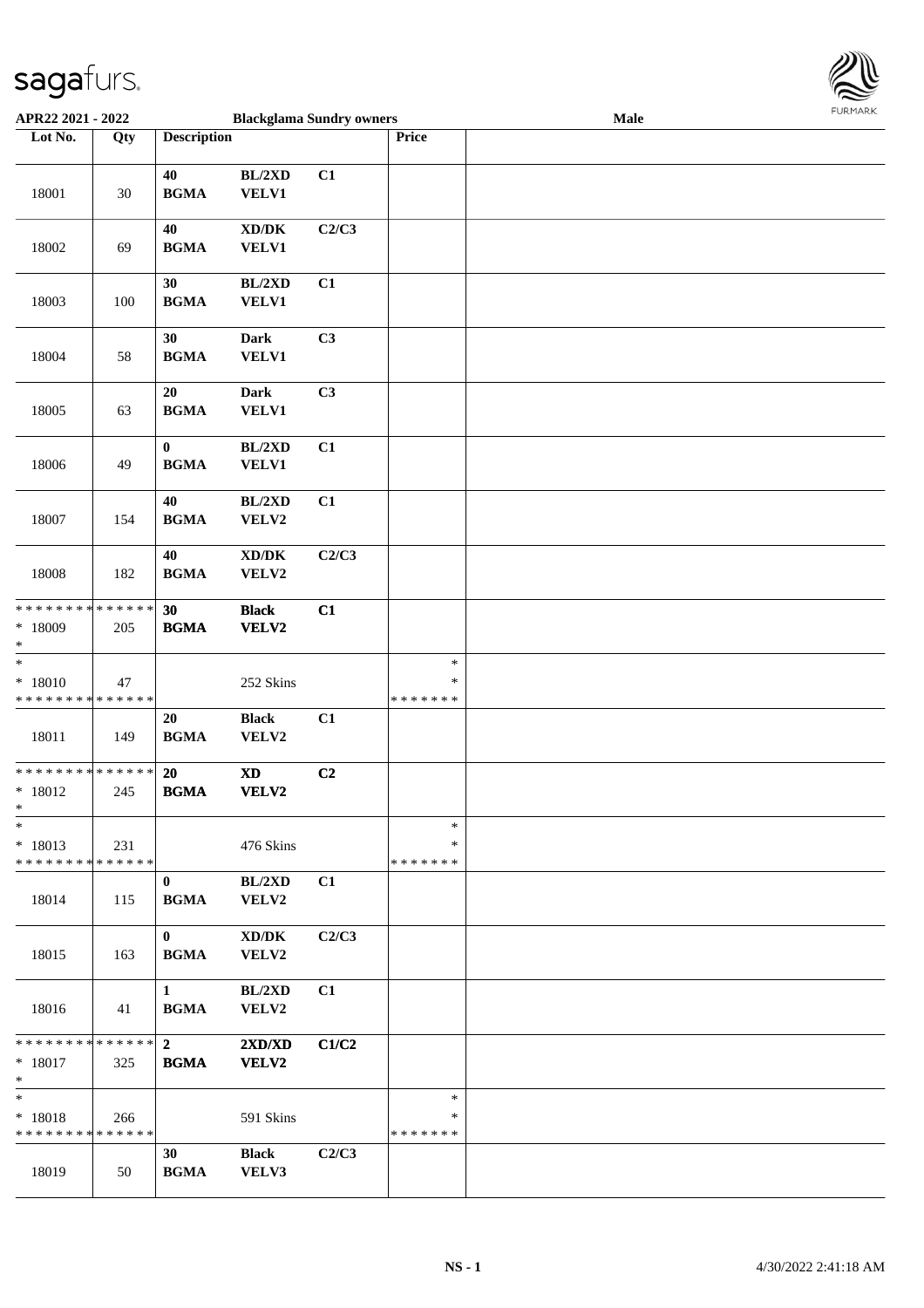

#### **APR22 2021 - 2022 Blackglama Woodmont Male Lot No. Qty Description Price** 18021 64 **0 2XD/XD C1/C2 BGMA VELV3**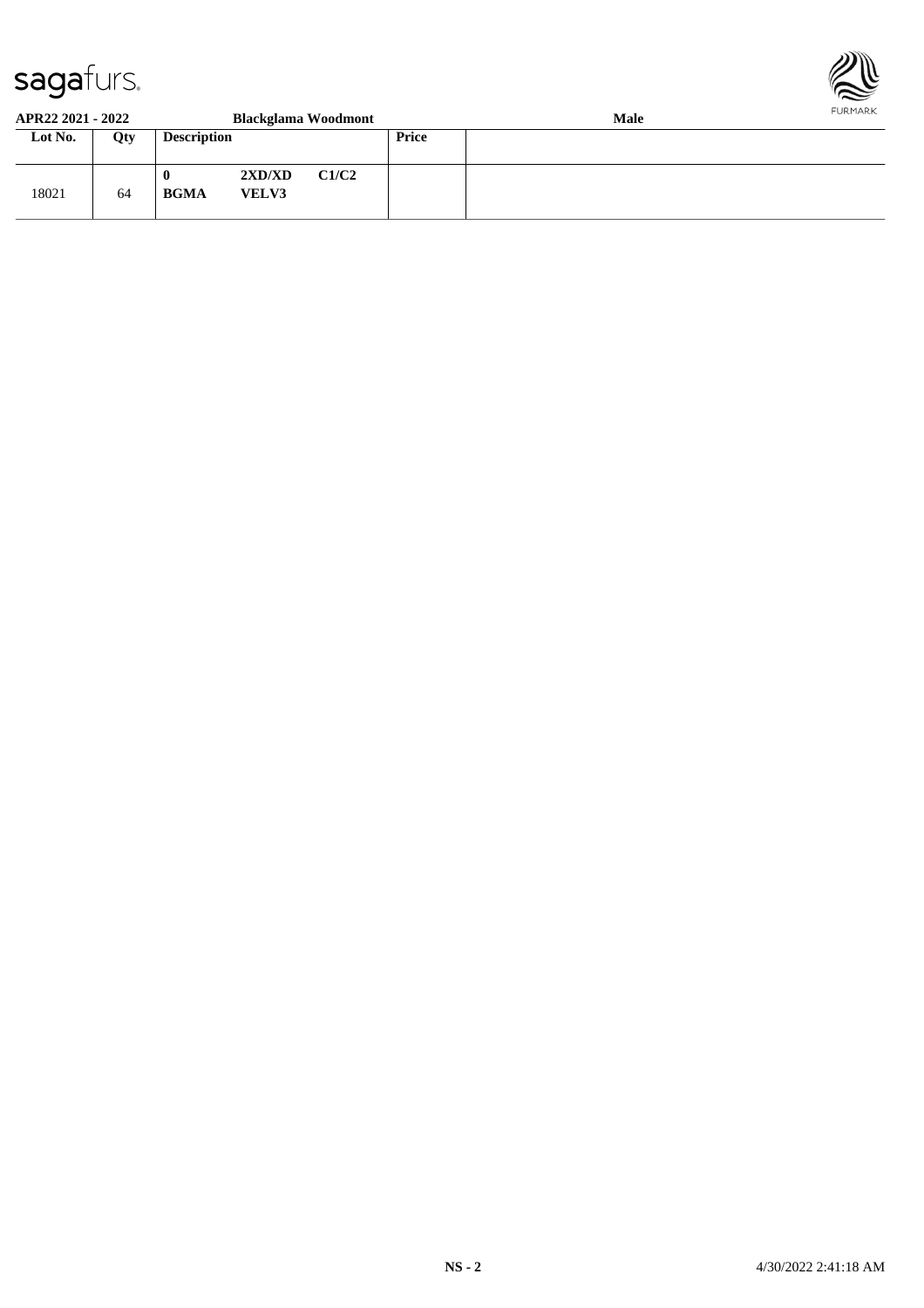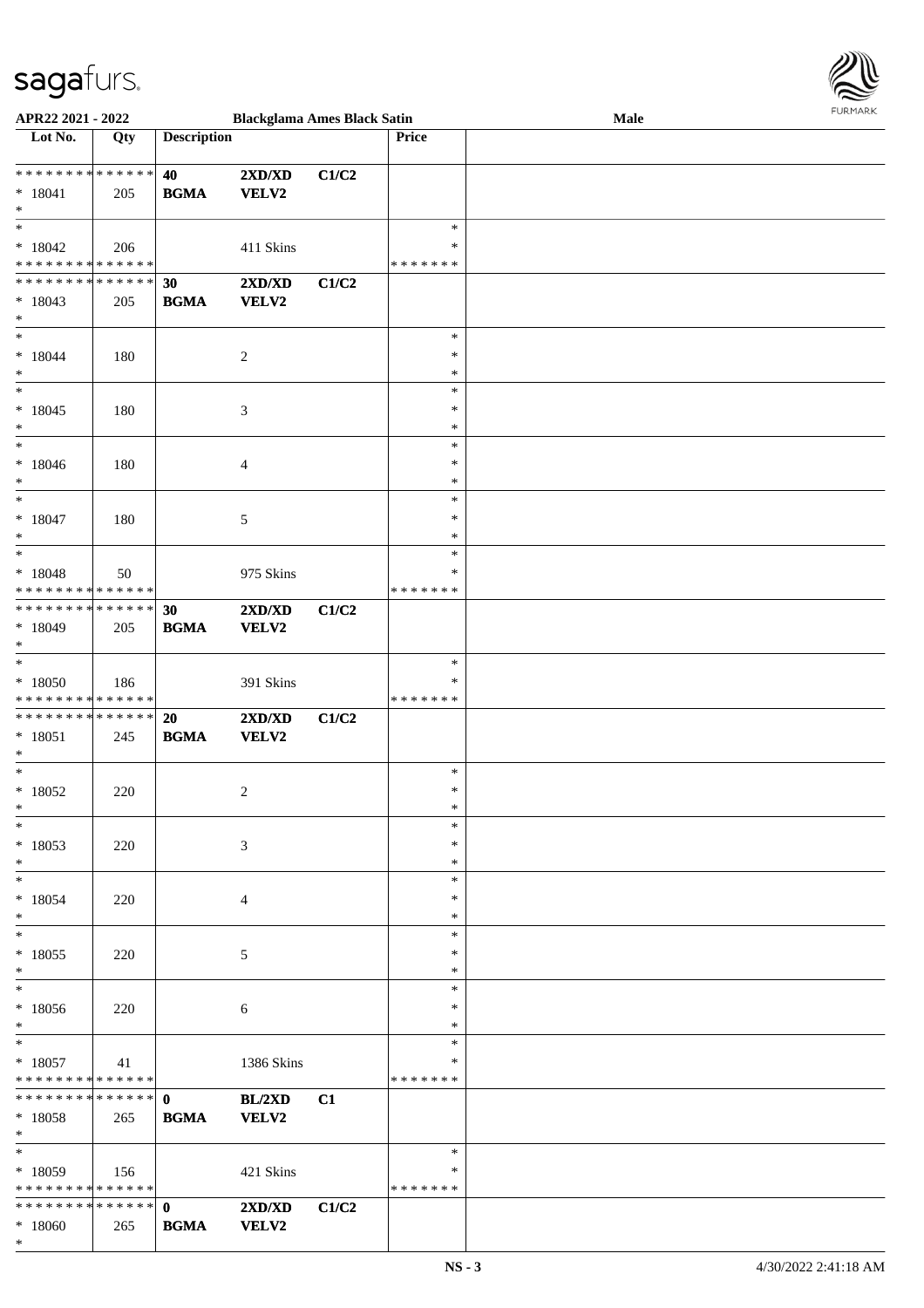

| APR22 2021 - 2022                                 |     |                         | <b>Blackglama Ames Black Satin</b> |       |                             | <b>Male</b> | FURMARK |
|---------------------------------------------------|-----|-------------------------|------------------------------------|-------|-----------------------------|-------------|---------|
| Lot No.                                           | Qty | <b>Description</b>      |                                    |       | <b>Price</b>                |             |         |
| $\ast$<br>$* 18061$<br>$\ast$                     | 240 | $\bf{0}$<br><b>BGMA</b> | 2XD/XD<br>VELV2                    | C1/C2 | $\ast$<br>$\ast$<br>$\ast$  |             |         |
| $\ast$<br>$*18062$<br>$\ast$                      | 240 |                         | 3                                  |       | $\ast$<br>$\ast$<br>$\ast$  |             |         |
| $\ast$<br>$*18063$<br>$\ast$                      | 240 |                         | $\overline{4}$                     |       | $\ast$<br>$\ast$<br>$\ast$  |             |         |
| $\ast$<br>$*18064$<br>$\ast$                      | 240 |                         | 5                                  |       | $\ast$<br>$\ast$<br>$\ast$  |             |         |
| $\ast$<br>$*18065$<br>* * * * * * * * * * * * * * | 55  |                         | 1280 Skins                         |       | $\ast$<br>$\ast$<br>******* |             |         |
| 18066                                             | 132 | $\bf{0}$<br><b>BGMA</b> | 2XD/XD<br>VELV2                    | C1/C2 |                             |             |         |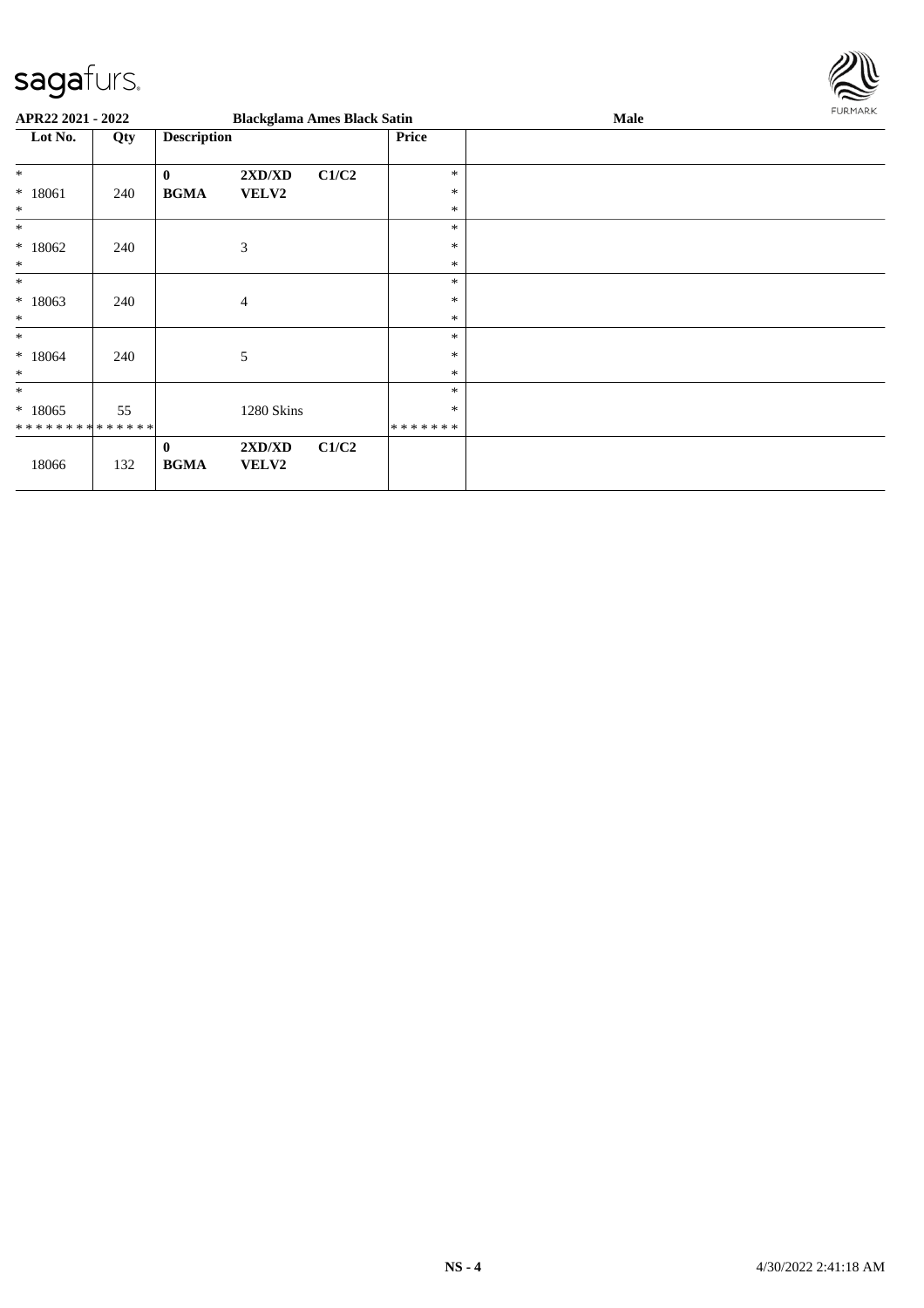

| APR22 2021 - 2022                          |     |                        | <b>Blackglama Springbrook</b>               |                |               | Male |  |
|--------------------------------------------|-----|------------------------|---------------------------------------------|----------------|---------------|------|--|
| Lot No.                                    | Qty | <b>Description</b>     |                                             |                | Price         |      |  |
|                                            |     |                        |                                             |                |               |      |  |
| **************                             |     | 30                     | BL/2XD                                      | C1             |               |      |  |
|                                            |     |                        |                                             |                |               |      |  |
| * 18081                                    | 205 | <b>BGMA</b>            | <b>VELV2</b>                                |                |               |      |  |
| $\ast$                                     |     |                        |                                             |                |               |      |  |
| $\overline{\phantom{0}}$                   |     |                        |                                             |                | $\ast$        |      |  |
| * 18082                                    | 180 |                        | $\sqrt{2}$                                  |                | $\ast$        |      |  |
| $*$                                        |     |                        |                                             |                | $\ast$        |      |  |
| $\overline{\phantom{0}}$                   |     |                        |                                             |                | $\ast$        |      |  |
| * 18083                                    | 180 |                        | $\mathfrak{Z}$                              |                | $\ast$        |      |  |
| $\ast$                                     |     |                        |                                             |                | $\ast$        |      |  |
| $*$                                        |     |                        |                                             |                |               |      |  |
|                                            |     |                        |                                             |                | $\ast$        |      |  |
| $* 18084$                                  | 180 |                        | $\overline{4}$                              |                | $\ast$        |      |  |
| $*$                                        |     |                        |                                             |                | $\ast$        |      |  |
| $\overline{\ast}$                          |     |                        |                                             |                | $\ast$        |      |  |
| $* 18085$                                  | 180 |                        | 5                                           |                | $\ast$        |      |  |
| $\ast$                                     |     |                        |                                             |                | $\ast$        |      |  |
| $\overline{\phantom{0}}$                   |     |                        |                                             |                | $\ast$        |      |  |
|                                            |     |                        |                                             |                | $\ast$        |      |  |
| * 18086                                    | 180 |                        | 6                                           |                |               |      |  |
| $\ast$                                     |     |                        |                                             |                | $\ast$        |      |  |
| $\overline{\ast}$                          |     |                        |                                             |                | $\ast$        |      |  |
| $* 18087$                                  | 39  |                        | 1144 Skins                                  |                | $\ast$        |      |  |
| * * * * * * * * <mark>* * * * * * *</mark> |     |                        |                                             |                | *******       |      |  |
| * * * * * * * * <mark>* * * * * * *</mark> |     | 30                     | $\mathbf{X}\mathbf{D}/\mathbf{D}\mathbf{K}$ | C <sub>2</sub> |               |      |  |
| * 18088                                    | 205 | <b>BGMA</b>            | <b>VELV2</b>                                |                |               |      |  |
| $\ast$                                     |     |                        |                                             |                |               |      |  |
| $\overline{\phantom{0}}$                   |     |                        |                                             |                |               |      |  |
|                                            |     |                        |                                             |                | $\ast$        |      |  |
| * 18089                                    | 180 |                        | $\overline{c}$                              |                | $\ast$        |      |  |
| $\ast$                                     |     |                        |                                             |                | $\ast$        |      |  |
| $\overline{\ast}$                          |     |                        |                                             |                | $\ast$        |      |  |
| * 18090                                    | 180 |                        | $\mathfrak{Z}$                              |                | $\ast$        |      |  |
| $\ast$                                     |     |                        |                                             |                | $\ast$        |      |  |
| $\ast$                                     |     |                        |                                             |                | $\ast$        |      |  |
|                                            |     |                        |                                             |                |               |      |  |
| * 18091                                    | 180 |                        | $\overline{4}$                              |                | $\ast$        |      |  |
| $\ast$                                     |     |                        |                                             |                | $\ast$        |      |  |
| $\ast$                                     |     |                        |                                             |                | $\ast$        |      |  |
| * 18092                                    | 157 |                        | 902 Skins                                   |                | $\ast$        |      |  |
| * * * * * * * * <mark>* * * * * * *</mark> |     |                        |                                             |                | * * * * * * * |      |  |
| **************                             |     | $\overline{20}$ BL/2XD |                                             | C1             |               |      |  |
| $*18093$                                   | 245 | <b>BGMA</b> VELV2      |                                             |                |               |      |  |
|                                            |     |                        |                                             |                |               |      |  |
| $*$                                        |     |                        |                                             |                |               |      |  |
|                                            |     |                        |                                             |                | $\ast$        |      |  |
| * 18094                                    | 220 |                        | 2                                           |                | $\ast$        |      |  |
| $\ast$                                     |     |                        |                                             |                | $\ast$        |      |  |
| $*$                                        |     |                        |                                             |                | $\ast$        |      |  |
| $*18095$                                   | 220 |                        | $\mathfrak{Z}$                              |                | $\ast$        |      |  |
| $*$                                        |     |                        |                                             |                | $\ast$        |      |  |
| $*$                                        |     |                        |                                             |                | $\ast$        |      |  |
| * 18096                                    |     |                        |                                             |                | $\ast$        |      |  |
|                                            | 220 |                        | $\overline{4}$                              |                |               |      |  |
| $*$                                        |     |                        |                                             |                | $\ast$        |      |  |
| $*$ and $*$                                |     |                        |                                             |                | $\ast$        |      |  |
| $*18097$                                   | 220 |                        | $\sqrt{5}$                                  |                | $\ast$        |      |  |
| $*$                                        |     |                        |                                             |                | $\ast$        |      |  |
| $*$                                        |     |                        |                                             |                | $\ast$        |      |  |
| * 18098                                    | 81  |                        | 1206 Skins                                  |                | $\ast$        |      |  |
| * * * * * * * * <mark>* * * * * *</mark>   |     |                        |                                             |                | *******       |      |  |
| * * * * * * * * <mark>* * * * * * *</mark> |     | 20                     |                                             | C <sub>2</sub> |               |      |  |
|                                            |     |                        | XD/DK                                       |                |               |      |  |
| * 18099                                    | 245 | <b>BGMA</b>            | <b>VELV2</b>                                |                |               |      |  |
| $*$                                        |     |                        |                                             |                |               |      |  |
| $*$ $*$                                    |     |                        |                                             |                | $\ast$        |      |  |
| * 18100                                    | 220 |                        | $\overline{c}$                              |                | $\ast$        |      |  |
| $\ast$                                     |     |                        |                                             |                | $\ast$        |      |  |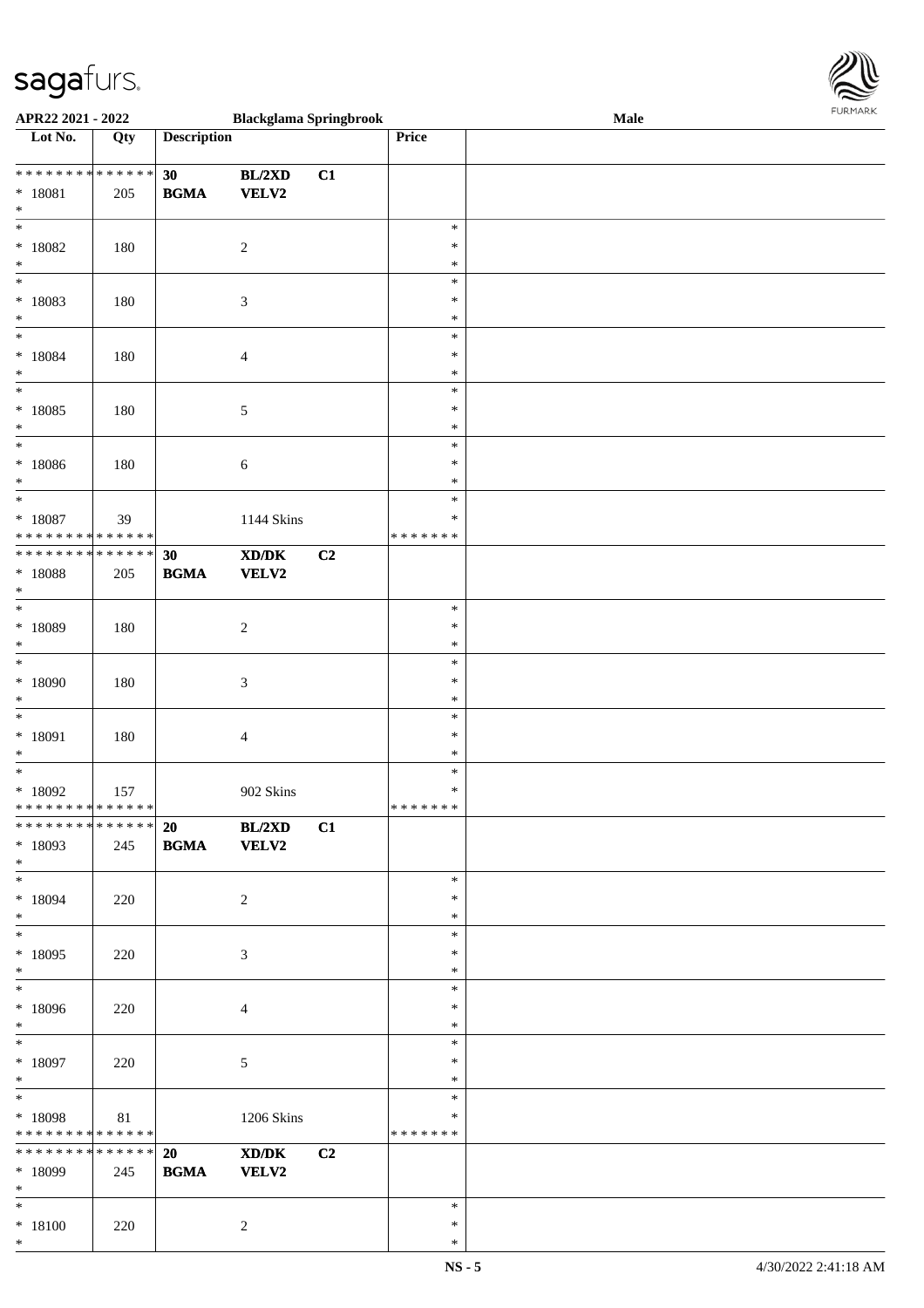

| APR22 2021 - 2022                                            |     |                                            | <b>Blackglama Springbrook</b> |       |               | Male |  |  |
|--------------------------------------------------------------|-----|--------------------------------------------|-------------------------------|-------|---------------|------|--|--|
| Lot No.                                                      | Qty | <b>Description</b>                         |                               |       | <b>Price</b>  |      |  |  |
|                                                              |     |                                            |                               |       |               |      |  |  |
| $\ast$                                                       |     | 20                                         | XD/DK                         | C2    | $\ast$        |      |  |  |
| $* 18101$                                                    | 220 | <b>BGMA</b>                                | VELV2                         |       | $\ast$        |      |  |  |
| $\ast$<br>$*$                                                |     |                                            |                               |       | $\ast$        |      |  |  |
|                                                              |     |                                            |                               |       | $\ast$        |      |  |  |
| $* 18102$                                                    | 220 |                                            | 4                             |       | $\ast$        |      |  |  |
| $\ast$<br>$\ast$                                             |     |                                            |                               |       | $\ast$        |      |  |  |
|                                                              |     |                                            |                               |       | $\ast$        |      |  |  |
| $* 18103$                                                    | 161 |                                            | 1066 Skins                    |       | $\ast$        |      |  |  |
| * * * * * * * * * * * * * *<br>* * * * * * * * * * * * * * * |     |                                            |                               |       | * * * * * * * |      |  |  |
|                                                              |     | $\mathbf{0}$                               | 2XD/XD                        | C1/C2 |               |      |  |  |
| $* 18104$<br>$\ast$                                          | 265 | <b>BGMA</b>                                | <b>VELV2</b>                  |       |               |      |  |  |
| $\ast$                                                       |     |                                            |                               |       | $\ast$        |      |  |  |
|                                                              |     |                                            |                               |       | $\ast$        |      |  |  |
| $* 18105$<br>$\ast$                                          | 240 |                                            | $\overline{c}$                |       | $\ast$        |      |  |  |
| $\ast$                                                       |     |                                            |                               |       | $\ast$        |      |  |  |
| $* 18106$                                                    |     |                                            |                               |       | $\ast$        |      |  |  |
| $\ast$                                                       | 240 |                                            | 3                             |       | $\ast$        |      |  |  |
| $\ast$                                                       |     |                                            |                               |       | $\ast$        |      |  |  |
| $* 18107$                                                    | 240 |                                            | 4                             |       | $\ast$        |      |  |  |
| $\ast$                                                       |     |                                            |                               |       | $\ast$        |      |  |  |
| $*$                                                          |     |                                            |                               |       | $\ast$        |      |  |  |
| $* 18108$                                                    | 69  |                                            | 1054 Skins                    |       | $\ast$        |      |  |  |
| * * * * * * * * * * * * * *                                  |     |                                            |                               |       | * * * * * * * |      |  |  |
|                                                              |     | $\bf{0}$                                   | 2XD/XD                        | C1/C2 |               |      |  |  |
| 18109                                                        | 177 | $\mathbf{B}\mathbf{G}\mathbf{M}\mathbf{A}$ | VELV2                         |       |               |      |  |  |
|                                                              |     |                                            |                               |       |               |      |  |  |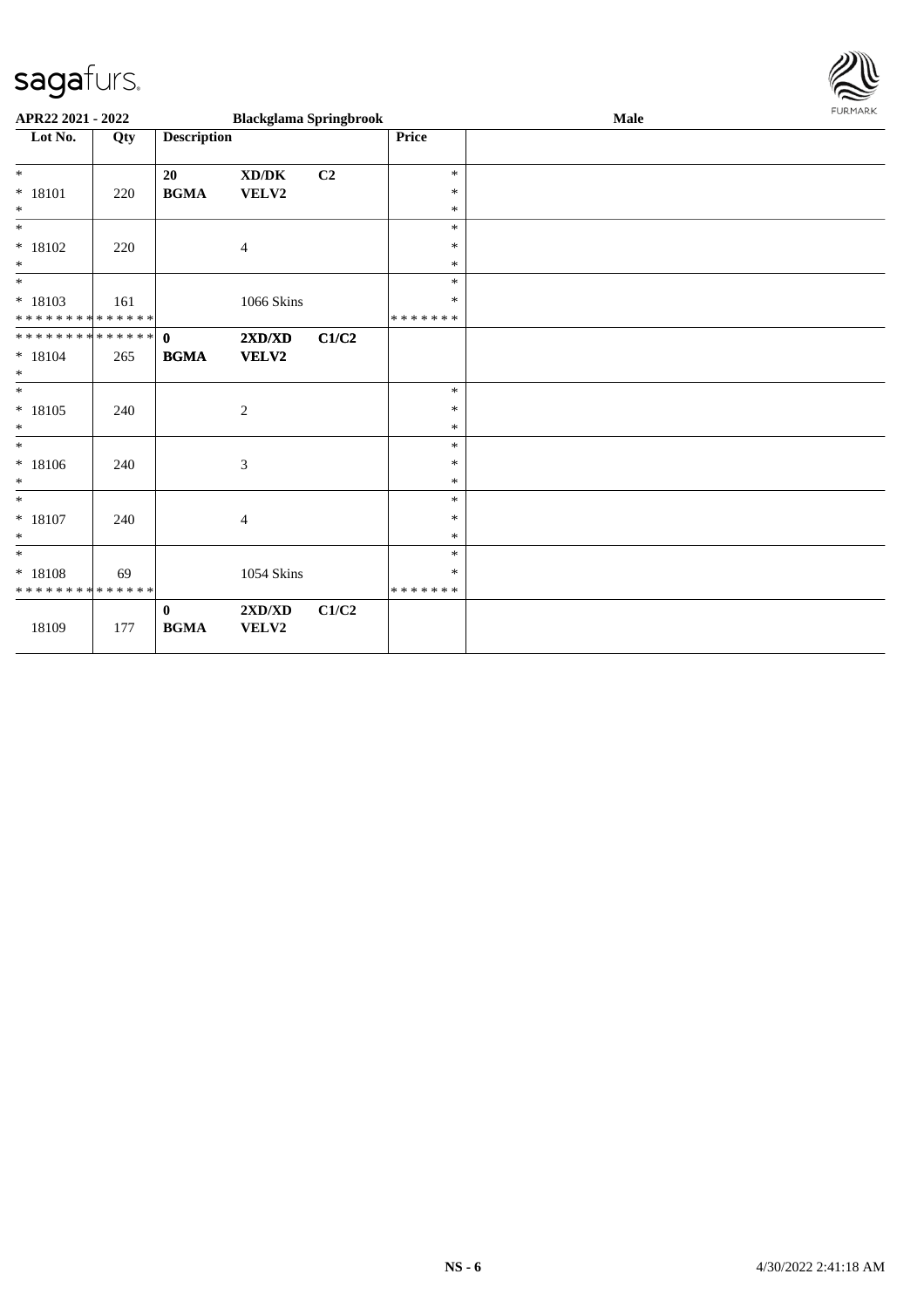

| APR22 2021 - 2022                                                                             |     |                    |                 | <b>Blackglama Zimbal Mink</b> |         | Male |
|-----------------------------------------------------------------------------------------------|-----|--------------------|-----------------|-------------------------------|---------|------|
| Lot No.                                                                                       | Qty | <b>Description</b> |                 |                               | Price   |      |
|                                                                                               |     |                    |                 |                               |         |      |
| ******** <mark>******</mark>                                                                  |     | 40                 | <b>Black</b>    | C1                            |         |      |
| $* 18121$                                                                                     | 200 | <b>BGMA</b>        | <b>VELV2</b>    |                               |         |      |
| $*$                                                                                           |     |                    |                 |                               |         |      |
| $\overline{\ast}$                                                                             |     |                    |                 |                               | $\ast$  |      |
|                                                                                               |     |                    |                 |                               | $\ast$  |      |
| $* 18122$                                                                                     | 180 |                    | $\overline{c}$  |                               |         |      |
| $*$                                                                                           |     |                    |                 |                               | $\ast$  |      |
|                                                                                               |     |                    |                 |                               | $\ast$  |      |
| $* 18123$                                                                                     | 180 |                    | $\mathfrak{Z}$  |                               | $\ast$  |      |
| $*$                                                                                           |     |                    |                 |                               | $\ast$  |      |
| $\overline{\mathbf{r}}$                                                                       |     |                    |                 |                               | $\ast$  |      |
| $* 18124$                                                                                     | 180 |                    | $\overline{4}$  |                               | $\ast$  |      |
| $*$                                                                                           |     |                    |                 |                               | $\ast$  |      |
| $\overline{\ast}$                                                                             |     |                    |                 |                               | $\ast$  |      |
| $* 18125$                                                                                     | 180 |                    | $\sqrt{5}$      |                               | $\ast$  |      |
| $*$                                                                                           |     |                    |                 |                               | $\ast$  |      |
| $\overline{\phantom{0}}$                                                                      |     |                    |                 |                               | $\ast$  |      |
| $* 18126$                                                                                     | 180 |                    | $\sqrt{6}$      |                               | $\ast$  |      |
| $*$                                                                                           |     |                    |                 |                               | $\ast$  |      |
| $\overline{\ast}$                                                                             |     |                    |                 |                               | $\ast$  |      |
|                                                                                               |     |                    |                 |                               | $\ast$  |      |
| $* 18127$                                                                                     | 180 |                    | $\tau$          |                               |         |      |
| $*$                                                                                           |     |                    |                 |                               | $\ast$  |      |
|                                                                                               |     |                    |                 |                               | $\ast$  |      |
| * 18128                                                                                       | 180 |                    | $\,8\,$         |                               | $\ast$  |      |
| $\ast$                                                                                        |     |                    |                 |                               | $\ast$  |      |
| $\overline{\phantom{0}}$                                                                      |     |                    |                 |                               | $\ast$  |      |
| * 18129                                                                                       | 180 |                    | $\overline{9}$  |                               | $\ast$  |      |
| $*$                                                                                           |     |                    |                 |                               | $\ast$  |      |
| $\overline{\phantom{0}}$                                                                      |     |                    |                 |                               | $\ast$  |      |
| * 18130                                                                                       | 63  |                    | 1703 Skins      |                               | $\ast$  |      |
| * * * * * * * * * * * * * *                                                                   |     |                    |                 |                               | ******* |      |
| ******** <mark>******</mark>                                                                  |     | 40                 | 2XD             | C1                            |         |      |
| $* 18131$                                                                                     | 200 | <b>BGMA</b>        | <b>VELV2</b>    |                               |         |      |
| $*$                                                                                           |     |                    |                 |                               |         |      |
| $\overline{\mathbf{r}^*}$                                                                     |     |                    |                 |                               | $\ast$  |      |
|                                                                                               |     |                    |                 |                               |         |      |
| $* 18132$                                                                                     | 180 |                    |                 |                               |         |      |
| $*$                                                                                           |     |                    | $\sqrt{2}$      |                               | $\ast$  |      |
|                                                                                               |     |                    |                 |                               | $\ast$  |      |
| $\overline{\ast}$                                                                             |     |                    |                 |                               | $\ast$  |      |
|                                                                                               | 180 |                    | $\mathfrak{Z}$  |                               | $\ast$  |      |
| * 18133<br>$*$                                                                                |     |                    |                 |                               | $\ast$  |      |
|                                                                                               |     |                    |                 |                               | $\ast$  |      |
|                                                                                               | 180 |                    | $\overline{4}$  |                               | ∗       |      |
| $* 18134$<br>$*$                                                                              |     |                    |                 |                               | $\ast$  |      |
| $*$                                                                                           |     |                    |                 |                               | $\ast$  |      |
|                                                                                               |     |                    |                 |                               | ∗       |      |
| $* 18135$<br>$*$                                                                              | 180 |                    | $\sqrt{5}$      |                               | $\ast$  |      |
|                                                                                               |     |                    |                 |                               | $\ast$  |      |
|                                                                                               |     |                    |                 |                               |         |      |
|                                                                                               | 180 |                    | $\sqrt{6}$      |                               | $\ast$  |      |
|                                                                                               |     |                    |                 |                               | $\ast$  |      |
|                                                                                               |     |                    |                 |                               | $\ast$  |      |
|                                                                                               | 180 |                    | $7\phantom{.0}$ |                               | $\ast$  |      |
|                                                                                               |     |                    |                 |                               | $\ast$  |      |
|                                                                                               |     |                    |                 |                               | $\ast$  |      |
|                                                                                               | 180 |                    | $\,8\,$         |                               | $\ast$  |      |
|                                                                                               |     |                    |                 |                               | $\ast$  |      |
|                                                                                               |     |                    |                 |                               | $\ast$  |      |
|                                                                                               | 180 |                    | $\overline{9}$  |                               | $\ast$  |      |
| $* 18136$<br>$*$<br>$* 18137$<br>$*$<br>* 18138<br>$*$<br>$\overline{\ast}$<br>* 18139<br>$*$ |     |                    |                 |                               | $\ast$  |      |
|                                                                                               |     |                    |                 |                               | $\ast$  |      |
| $* 18140$                                                                                     | 180 |                    | 10              |                               | $\ast$  |      |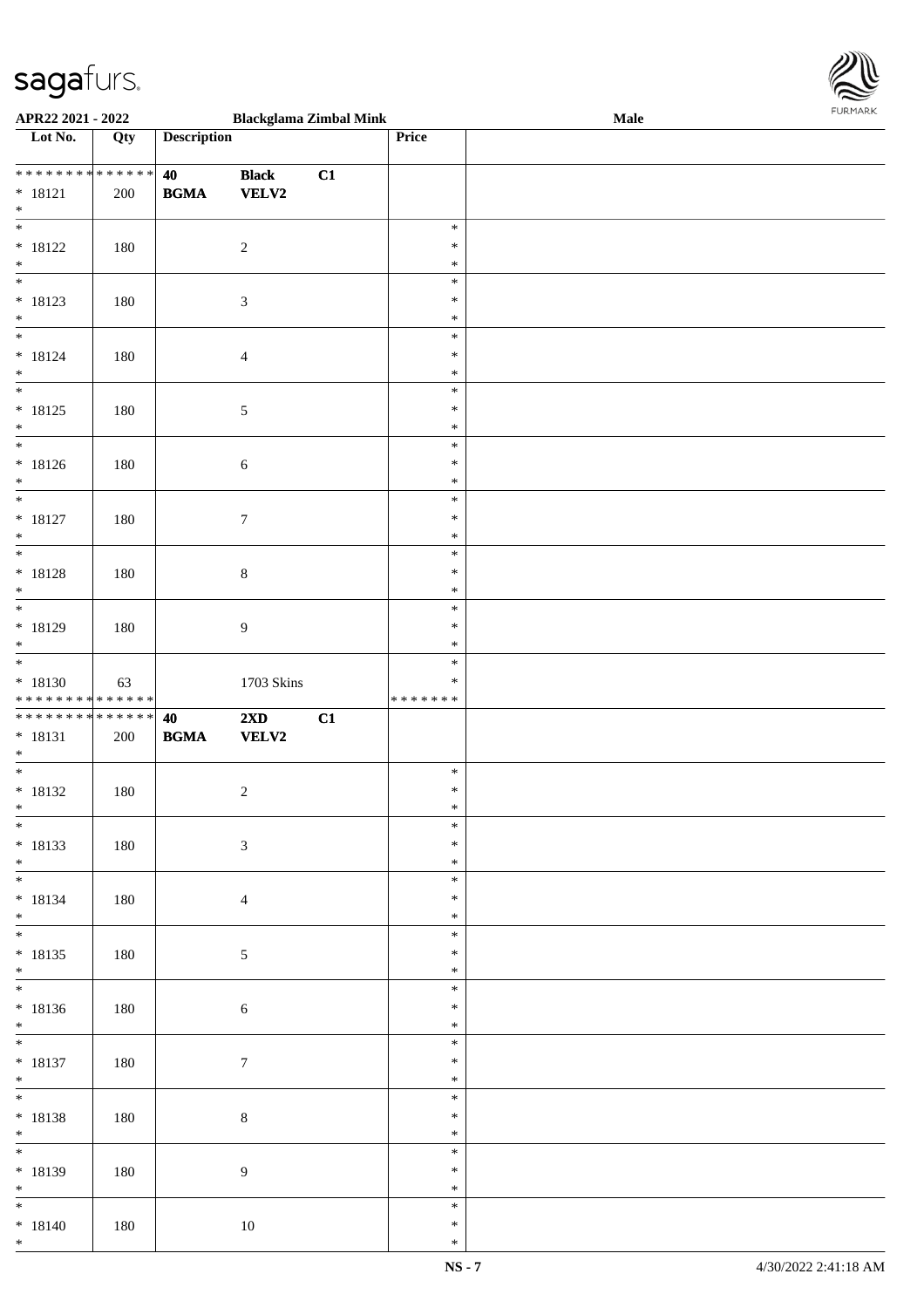

| APR22 2021 - 2022                          |     |                    |                            | <b>Blackglama Zimbal Mink</b> |               | Male |
|--------------------------------------------|-----|--------------------|----------------------------|-------------------------------|---------------|------|
| Lot No.                                    | Qty | <b>Description</b> |                            |                               | Price         |      |
|                                            |     |                    |                            |                               |               |      |
| $\ddot{x}$                                 |     | 40                 | 2XD                        | C1                            | $\ast$        |      |
| $* 18141$                                  |     | <b>BGMA</b>        | VELV2                      |                               | $\ast$        |      |
| * * * * * * * * <mark>* * * * * * *</mark> | 180 |                    |                            |                               | * * * * * * * |      |
|                                            |     |                    |                            |                               |               |      |
| * * * * * * * * <mark>* * * * * * *</mark> |     | 40                 | $\boldsymbol{\mathrm{XD}}$ | C2                            |               |      |
| $* 18142$                                  | 200 | <b>BGMA</b>        | VELV2                      |                               |               |      |
| $\ast$                                     |     |                    |                            |                               |               |      |
|                                            |     |                    |                            |                               | $\ast$        |      |
| $* 18143$                                  | 180 |                    | $\sqrt{2}$                 |                               | $\ast$        |      |
| $\ast$                                     |     |                    |                            |                               | $\ast$        |      |
| $\overline{\ast}$                          |     |                    |                            |                               | $\ast$        |      |
|                                            |     |                    |                            |                               | $\ast$        |      |
| $* 18144$                                  | 180 |                    | $\mathfrak{Z}$             |                               |               |      |
| $*$                                        |     |                    |                            |                               | $\ast$        |      |
| $\overline{\phantom{0}}$                   |     |                    |                            |                               | $\ast$        |      |
| $* 18145$                                  | 180 |                    | $\overline{4}$             |                               | $\ast$        |      |
| $\ast$                                     |     |                    |                            |                               | $\ast$        |      |
| $\overline{\phantom{0}}$                   |     |                    |                            |                               | $\ast$        |      |
| $* 18146$                                  | 31  |                    | 771 Skins                  |                               | $\ast$        |      |
| * * * * * * * * <mark>* * * * * * *</mark> |     |                    |                            |                               | * * * * * * * |      |
| * * * * * * * * * * * * * * <mark>*</mark> |     |                    |                            |                               |               |      |
|                                            |     | 30                 | <b>Black</b>               | C1                            |               |      |
| $* 18147$                                  | 200 | <b>BGMA</b>        | VELV2                      |                               |               |      |
| $\ast$                                     |     |                    |                            |                               |               |      |
| $\overline{\phantom{0}}$                   |     |                    |                            |                               | $\ast$        |      |
| $* 18148$                                  | 180 |                    | $\boldsymbol{2}$           |                               | $\ast$        |      |
| $\ast$                                     |     |                    |                            |                               | $\ast$        |      |
| $\overline{\phantom{0}}$                   |     |                    |                            |                               | $\ast$        |      |
|                                            |     |                    |                            |                               | $\ast$        |      |
| $* 18149$                                  | 180 |                    | 3                          |                               |               |      |
| $\ast$                                     |     |                    |                            |                               | $\ast$        |      |
| $\overline{\ast}$                          |     |                    |                            |                               | $\ast$        |      |
| $* 18150$                                  | 180 |                    | $\overline{4}$             |                               | $\ast$        |      |
| $*$                                        |     |                    |                            |                               | $\ast$        |      |
| $\ast$                                     |     |                    |                            |                               | $\ast$        |      |
| $* 18151$                                  | 180 |                    | 5                          |                               | $\ast$        |      |
| $\ast$                                     |     |                    |                            |                               | $\ast$        |      |
| $\ast$                                     |     |                    |                            |                               | $\ast$        |      |
|                                            |     |                    |                            |                               |               |      |
| $* 18152$                                  | 180 |                    | 6                          |                               | $\ast$        |      |
| $\ast$                                     |     |                    |                            |                               | $\ast$        |      |
| $\overline{\ast}$                          |     |                    |                            |                               | $\ast$        |      |
| $* 18153$                                  | 180 |                    | $\boldsymbol{7}$           |                               | $\ast$        |      |
| $*$                                        |     |                    |                            |                               | $\ast$        |      |
|                                            |     |                    |                            |                               | $\ast$        |      |
|                                            |     |                    |                            |                               |               |      |
| $* 18154$                                  | 180 |                    | $8\,$                      |                               | $\ast$        |      |
| $\ast$                                     |     |                    |                            |                               | $\ast$        |      |
| $*$                                        |     |                    |                            |                               | $\ast$        |      |
| $* 18155$                                  | 180 |                    | $\boldsymbol{9}$           |                               | $\ast$        |      |
| $*$                                        |     |                    |                            |                               | $\ast$        |      |
| $\ddot{x}$                                 |     |                    |                            |                               | $\ast$        |      |
| $* 18156$                                  | 180 |                    | 10                         |                               | $\ast$        |      |
| $*$                                        |     |                    |                            |                               | $\ast$        |      |
| $\overline{\mathbf{r}}$                    |     |                    |                            |                               |               |      |
|                                            |     |                    |                            |                               | $\ast$        |      |
| $* 18157$                                  | 180 |                    | $11\,$                     |                               | $\ast$        |      |
| $*$                                        |     |                    |                            |                               | $\ast$        |      |
| $*$                                        |     |                    |                            |                               | $\ast$        |      |
| * 18158                                    | 180 |                    | 12                         |                               | $\ast$        |      |
|                                            |     |                    |                            |                               | $\ast$        |      |
| $*$                                        |     |                    |                            |                               | $\ast$        |      |
|                                            |     |                    |                            |                               |               |      |
| * 18159                                    | 180 |                    | 13                         |                               | $\ast$        |      |
| $*$                                        |     |                    |                            |                               | $\ast$        |      |
| $\overline{\mathbf{r}}$                    |     |                    |                            |                               | $\ast$        |      |
| $* 18160$                                  | 180 |                    | 14                         |                               | $\ast$        |      |
| $*$                                        |     |                    |                            |                               | $\ast$        |      |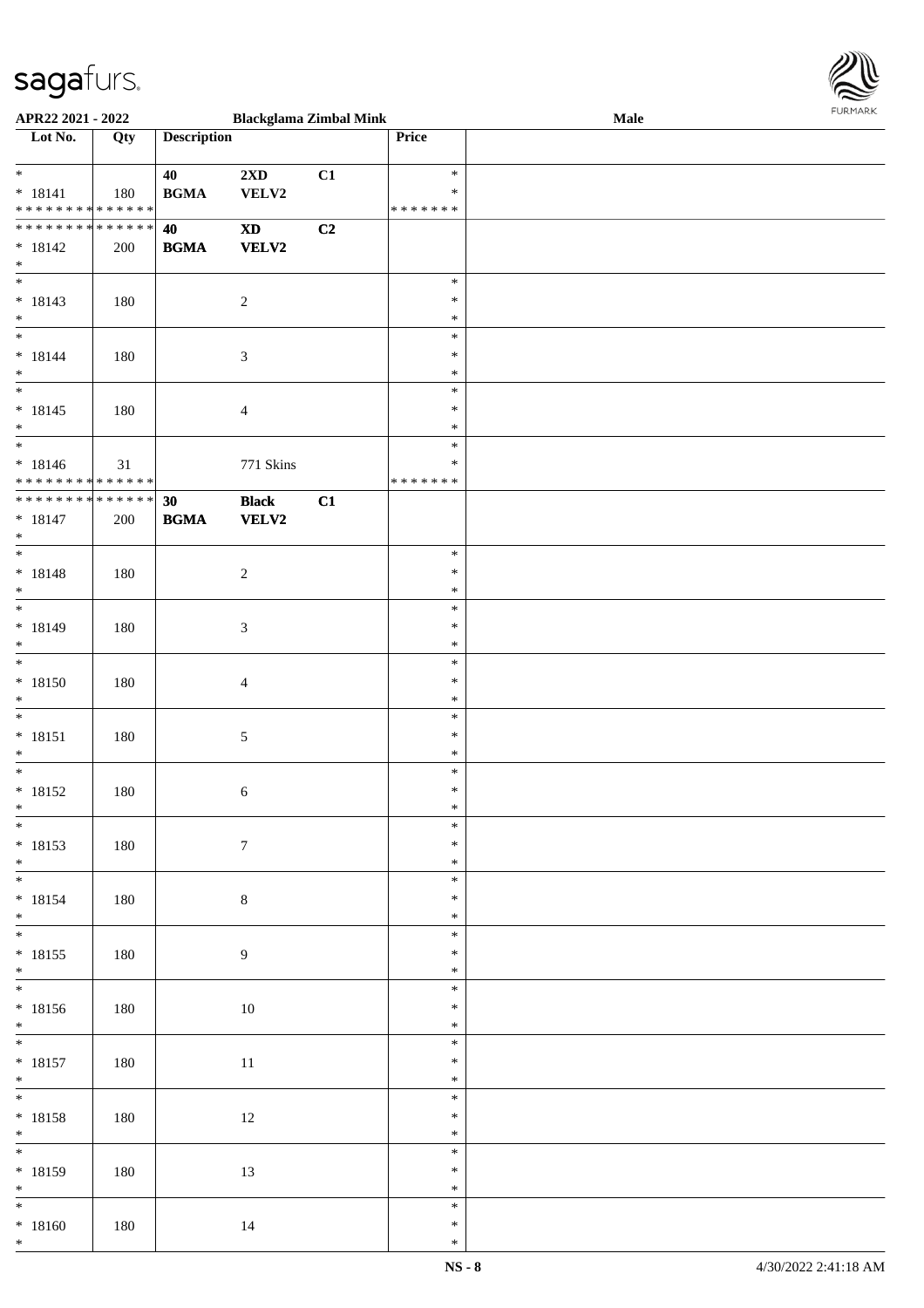

| APR22 2021 - 2022                          |     |                    | <b>Blackglama Zimbal Mink</b> |    |         | Male |
|--------------------------------------------|-----|--------------------|-------------------------------|----|---------|------|
| Lot No.                                    | Qty | <b>Description</b> |                               |    | Price   |      |
|                                            |     |                    |                               |    |         |      |
| $*$                                        |     | 30                 | <b>Black</b>                  | C1 | $\ast$  |      |
| $* 18161$                                  | 180 | <b>BGMA</b>        | <b>VELV2</b>                  |    | $\ast$  |      |
| $\ast$                                     |     |                    |                               |    | $\ast$  |      |
| $\overline{\ast}$                          |     |                    |                               |    | $\ast$  |      |
| $* 18162$                                  | 180 |                    | 16                            |    | $\ast$  |      |
| $\ddot{x}$                                 |     |                    |                               |    | $\ast$  |      |
| $\overline{\phantom{0}}$                   |     |                    |                               |    |         |      |
|                                            |     |                    |                               |    | $\ast$  |      |
| $* 18163$                                  | 180 |                    | $17\,$                        |    | $\ast$  |      |
| $*$                                        |     |                    |                               |    | $\ast$  |      |
| $\overline{\phantom{0}}$                   |     |                    |                               |    | $\ast$  |      |
| $* 18164$                                  | 180 |                    | 18                            |    | $\ast$  |      |
| $*$                                        |     |                    |                               |    | $\ast$  |      |
|                                            |     |                    |                               |    | $\ast$  |      |
| $* 18165$                                  | 180 |                    | 19                            |    | $\ast$  |      |
| $*$                                        |     |                    |                               |    | $\ast$  |      |
| $\overline{\phantom{0}}$                   |     |                    |                               |    | $\ast$  |      |
| $* 18166$                                  | 180 |                    | $20\,$                        |    | $\ast$  |      |
| $\ast$                                     |     |                    |                               |    | $\ast$  |      |
| $\overline{\ast}$                          |     |                    |                               |    | $\ast$  |      |
| $* 18167$                                  | 180 |                    | 21                            |    | $\ast$  |      |
| $\ast$                                     |     |                    |                               |    | $\ast$  |      |
| $\overline{\ast}$                          |     |                    |                               |    | $\ast$  |      |
|                                            |     |                    |                               |    |         |      |
| $* 18168$                                  | 180 |                    | $22\,$                        |    | $\ast$  |      |
| $\ast$<br>$\overline{\ast}$                |     |                    |                               |    | $\ast$  |      |
|                                            |     |                    |                               |    | $\ast$  |      |
| $* 18169$                                  | 180 |                    | $23\,$                        |    | $\ast$  |      |
| $\ast$                                     |     |                    |                               |    | $\ast$  |      |
| $*$                                        |     |                    |                               |    | $\ast$  |      |
| $* 18170$                                  | 180 |                    | 24                            |    | $\ast$  |      |
| $*$                                        |     |                    |                               |    | $\ast$  |      |
| $\overline{\ }$                            |     |                    |                               |    | $\ast$  |      |
| $* 18171$                                  | 180 |                    | $25\,$                        |    | $\ast$  |      |
| $\ast$                                     |     |                    |                               |    | $\ast$  |      |
| $\overline{\ast}$                          |     |                    |                               |    | $\ast$  |      |
| $* 18172$                                  | 180 |                    | 26                            |    | $\ast$  |      |
| $*$                                        |     |                    |                               |    | $\ast$  |      |
| $\ast$                                     |     |                    |                               |    | $\ast$  |      |
| * 18173                                    | 180 |                    | 27                            |    | $\ast$  |      |
| $*$                                        |     |                    |                               |    | $\ast$  |      |
|                                            |     |                    |                               |    | $\ast$  |      |
|                                            |     |                    |                               |    | $\ast$  |      |
| $* 18174$<br>$\ast$                        | 180 |                    | $28\,$                        |    | $\ast$  |      |
| $\overline{\mathbf{r}}$                    |     |                    |                               |    |         |      |
|                                            |     |                    |                               |    | $\ast$  |      |
| $* 18175$                                  | 180 |                    | 29                            |    | $\ast$  |      |
| $\ast$                                     |     |                    |                               |    | $\ast$  |      |
| $\overline{\ast}$                          |     |                    |                               |    | $\ast$  |      |
| $* 18176$                                  | 173 |                    | 5413 Skins                    |    | $\ast$  |      |
| * * * * * * * * <mark>* * * * * * *</mark> |     |                    |                               |    | ******* |      |
| * * * * * * * * <mark>* * * * * * *</mark> |     | 30                 | $2\mathbf{X}\mathbf{D}$       | C1 |         |      |
| * 18177                                    | 200 | <b>BGMA</b>        | <b>VELV2</b>                  |    |         |      |
| $*$                                        |     |                    |                               |    |         |      |
| $\ddot{x}$                                 |     |                    |                               |    | $\ast$  |      |
| * 18178                                    | 180 |                    | $\overline{2}$                |    | $\ast$  |      |
| $*$                                        |     |                    |                               |    | $\ast$  |      |
|                                            |     |                    |                               |    | $\ast$  |      |
| $* 18179$                                  | 179 |                    | $\mathfrak{Z}$                |    | $\ast$  |      |
| $*$                                        |     |                    |                               |    | $\ast$  |      |
|                                            |     |                    |                               |    | $\ast$  |      |
| * 18180                                    | 180 |                    | $\overline{4}$                |    | $\ast$  |      |
| $\ast$                                     |     |                    |                               |    | $\ast$  |      |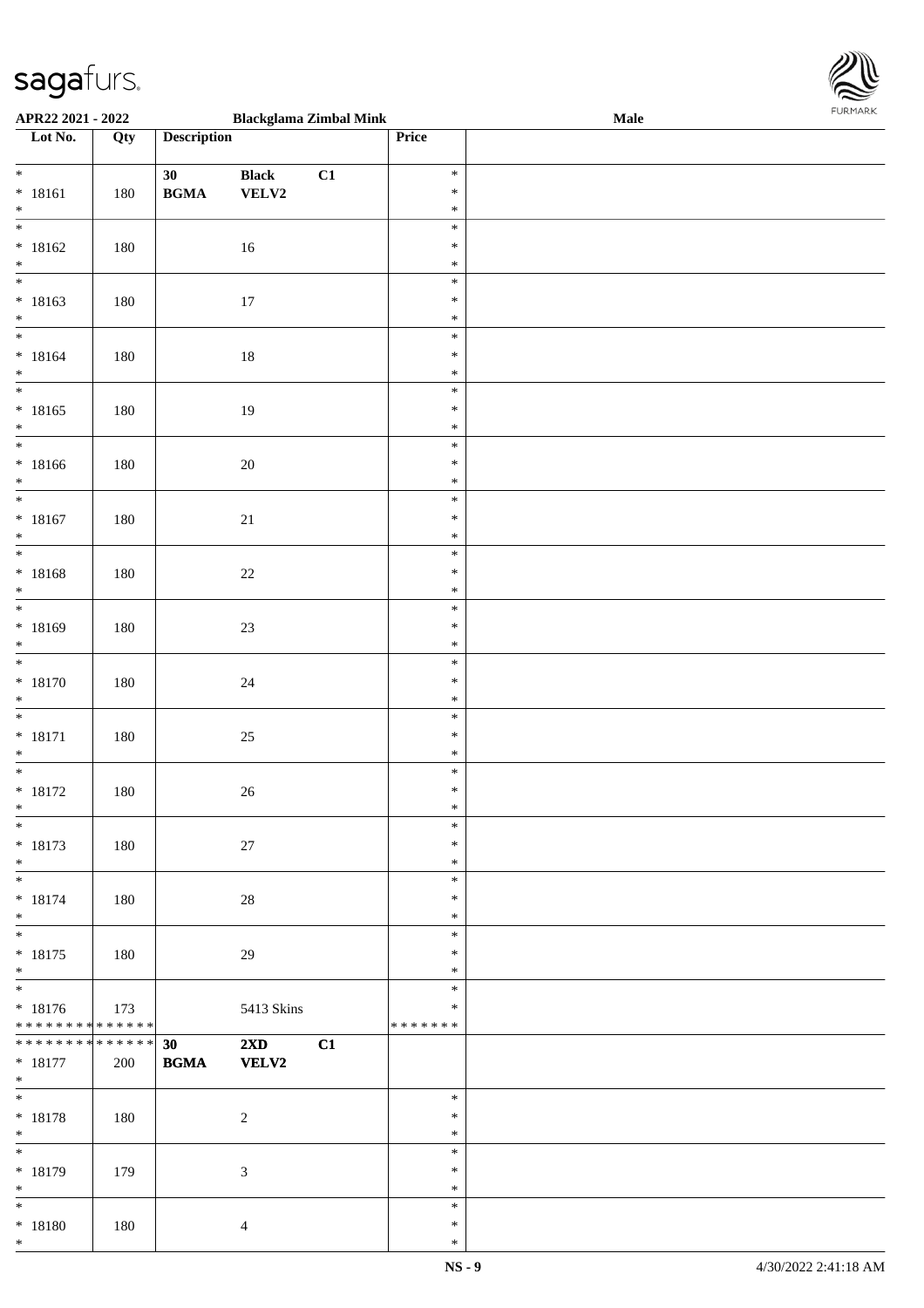

| APR22 2021 - 2022              |     |                                            | <b>Blackglama Zimbal Mink</b> |    |        | Male |
|--------------------------------|-----|--------------------------------------------|-------------------------------|----|--------|------|
| Lot No.                        | Qty | <b>Description</b>                         |                               |    | Price  |      |
|                                |     |                                            |                               |    |        |      |
| $\ddot{x}$                     |     | 30                                         | 2XD                           | C1 | $\ast$ |      |
| * 18181                        | 180 | $\mathbf{B}\mathbf{G}\mathbf{M}\mathbf{A}$ | ${\bf VELV2}$                 |    | $\ast$ |      |
| $*$                            |     |                                            |                               |    | $\ast$ |      |
|                                |     |                                            |                               |    | $\ast$ |      |
| $* 18182$                      | 180 |                                            | $\sqrt{6}$                    |    | $\ast$ |      |
| $*$                            |     |                                            |                               |    | $\ast$ |      |
|                                |     |                                            |                               |    | $\ast$ |      |
| * 18183                        | 180 |                                            | $\boldsymbol{7}$              |    | $\ast$ |      |
| $\ddot{x}$                     |     |                                            |                               |    | $\ast$ |      |
|                                |     |                                            |                               |    | $\ast$ |      |
| * 18184                        | 180 |                                            | $\,8\,$                       |    | $\ast$ |      |
| $*$                            |     |                                            |                               |    | $\ast$ |      |
|                                |     |                                            |                               |    | $\ast$ |      |
|                                |     |                                            |                               |    |        |      |
| $* 18185$                      | 180 |                                            | $\boldsymbol{9}$              |    | $\ast$ |      |
| $*$                            |     |                                            |                               |    | $\ast$ |      |
|                                |     |                                            |                               |    | $\ast$ |      |
| * 18186                        | 180 |                                            | 10                            |    | $\ast$ |      |
| $*$                            |     |                                            |                               |    | $\ast$ |      |
|                                |     |                                            |                               |    | $\ast$ |      |
| * 18187                        | 180 |                                            | 11                            |    | $\ast$ |      |
| $\ast$                         |     |                                            |                               |    | $\ast$ |      |
| $\overline{\ast}$              |     |                                            |                               |    | $\ast$ |      |
| * 18188                        | 181 |                                            | 12                            |    | $\ast$ |      |
| $\ast$                         |     |                                            |                               |    | $\ast$ |      |
| $\overline{\phantom{0}}$       |     |                                            |                               |    | $\ast$ |      |
| * 18189                        | 180 |                                            | 13                            |    | $\ast$ |      |
| $\ast$                         |     |                                            |                               |    | $\ast$ |      |
| $\overline{\ast}$              |     |                                            |                               |    | $\ast$ |      |
| * 18190                        | 180 |                                            | $14\,$                        |    | $\ast$ |      |
| $*$                            |     |                                            |                               |    | $\ast$ |      |
|                                |     |                                            |                               |    | $\ast$ |      |
| * 18191                        | 180 |                                            | 15                            |    | $\ast$ |      |
| $*$                            |     |                                            |                               |    | $\ast$ |      |
| $\overline{\ast}$              |     |                                            |                               |    | $\ast$ |      |
| * 18192                        | 180 |                                            | $16\,$                        |    | $\ast$ |      |
| $\ddot{x}$                     |     |                                            |                               |    | $\ast$ |      |
| $\overline{\ast}$              |     |                                            |                               |    | $\ast$ |      |
| * 18193                        | 180 |                                            | 17                            |    | $\ast$ |      |
| $*$                            |     |                                            |                               |    | $\ast$ |      |
| $\overline{\ast}$              |     |                                            |                               |    | $\ast$ |      |
| * 18194                        |     |                                            |                               |    | $\ast$ |      |
| $*$                            | 180 |                                            | 18                            |    | $\ast$ |      |
| $*$                            |     |                                            |                               |    | $\ast$ |      |
| * 18195                        |     |                                            |                               |    | $\ast$ |      |
|                                | 180 |                                            | 19                            |    | $\ast$ |      |
| $*$<br>$\overline{\mathbf{r}}$ |     |                                            |                               |    |        |      |
|                                |     |                                            |                               |    | $\ast$ |      |
| * 18196                        | 180 |                                            | 20                            |    | $\ast$ |      |
| $*$<br>$\ddot{x}$              |     |                                            |                               |    | $\ast$ |      |
|                                |     |                                            |                               |    | $\ast$ |      |
| * 18197                        | 180 |                                            | 21                            |    | $\ast$ |      |
| $*$                            |     |                                            |                               |    | $\ast$ |      |
| $\ddot{x}$                     |     |                                            |                               |    | $\ast$ |      |
| * 18198                        | 180 |                                            | 22                            |    | $\ast$ |      |
| $*$<br>*                       |     |                                            |                               |    | $\ast$ |      |
|                                |     |                                            |                               |    | $\ast$ |      |
| * 18199                        | 180 |                                            | 23                            |    | $\ast$ |      |
| $*$                            |     |                                            |                               |    | $\ast$ |      |
| $\ddot{x}$                     |     |                                            |                               |    | $\ast$ |      |
| $*18200$                       | 180 |                                            | 24                            |    | $\ast$ |      |
| $*$                            |     |                                            |                               |    | $\ast$ |      |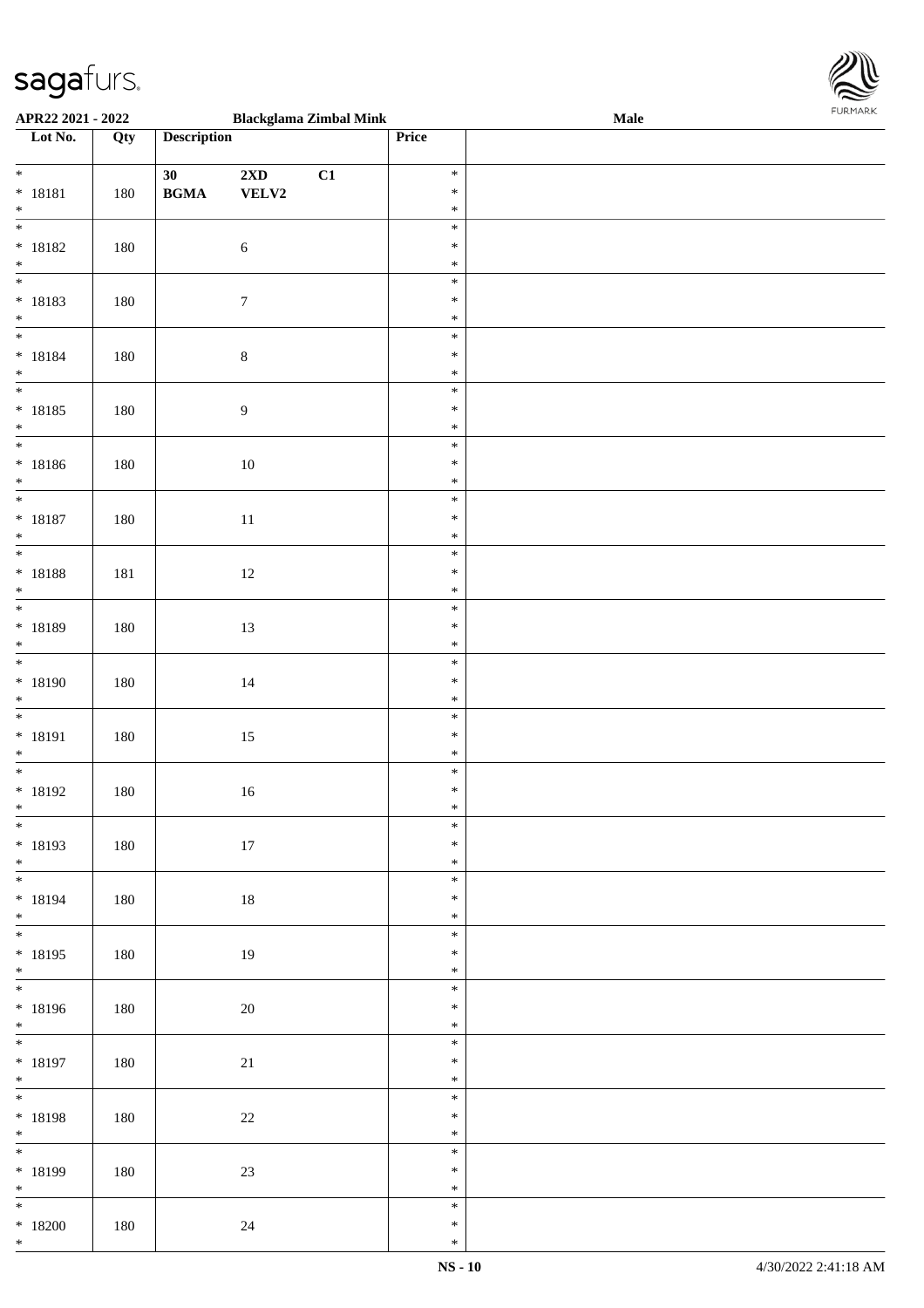

| APR22 2021 - 2022               |     |                                            |                         | <b>Blackglama Zimbal Mink</b> |        | <b>Male</b> |
|---------------------------------|-----|--------------------------------------------|-------------------------|-------------------------------|--------|-------------|
| Lot No.                         | Qty | <b>Description</b>                         |                         |                               | Price  |             |
|                                 |     |                                            |                         |                               |        |             |
| $*$                             |     | 30                                         | $2\mathbf{X}\mathbf{D}$ | C1                            | $\ast$ |             |
| $* 18201$                       | 180 | $\mathbf{B}\mathbf{G}\mathbf{M}\mathbf{A}$ | VELV2                   |                               | $\ast$ |             |
| $*$                             |     |                                            |                         |                               | $\ast$ |             |
|                                 |     |                                            |                         |                               | $\ast$ |             |
| $*18202$                        | 180 |                                            | $26\,$                  |                               | $\ast$ |             |
| $*$                             |     |                                            |                         |                               | $\ast$ |             |
|                                 |     |                                            |                         |                               | $\ast$ |             |
| $*18203$                        | 180 |                                            | 27                      |                               | $\ast$ |             |
| $*$                             |     |                                            |                         |                               | $\ast$ |             |
|                                 |     |                                            |                         |                               | $\ast$ |             |
| $*18204$                        | 180 |                                            |                         |                               | $\ast$ |             |
| $*$                             |     |                                            | $28\,$                  |                               | $\ast$ |             |
|                                 |     |                                            |                         |                               | $\ast$ |             |
|                                 |     |                                            |                         |                               |        |             |
| $*18205$                        | 180 |                                            | 29                      |                               | $\ast$ |             |
| $*$<br>$\overline{\phantom{0}}$ |     |                                            |                         |                               | $\ast$ |             |
|                                 |     |                                            |                         |                               | $\ast$ |             |
| $*18206$                        | 180 |                                            | $30\,$                  |                               | $\ast$ |             |
| $*$                             |     |                                            |                         |                               | $\ast$ |             |
| $\overline{\ast}$               |     |                                            |                         |                               | $\ast$ |             |
| $*18207$                        | 180 |                                            | 31                      |                               | $\ast$ |             |
| $*$                             |     |                                            |                         |                               | $\ast$ |             |
|                                 |     |                                            |                         |                               | $\ast$ |             |
| $*18208$                        | 180 |                                            | $32\,$                  |                               | $\ast$ |             |
| $\ast$                          |     |                                            |                         |                               | $\ast$ |             |
|                                 |     |                                            |                         |                               | $\ast$ |             |
| $*18209$                        | 180 |                                            | 33                      |                               | $\ast$ |             |
| $*$                             |     |                                            |                         |                               | $\ast$ |             |
|                                 |     |                                            |                         |                               | $\ast$ |             |
| $* 18210$                       | 180 |                                            | 34                      |                               | $\ast$ |             |
| $*$                             |     |                                            |                         |                               | $\ast$ |             |
| $*$                             |     |                                            |                         |                               | $\ast$ |             |
| $* 18211$                       | 180 |                                            | $35\,$                  |                               | $\ast$ |             |
| $*$                             |     |                                            |                         |                               | $\ast$ |             |
|                                 |     |                                            |                         |                               | $\ast$ |             |
| $* 18212$                       | 180 |                                            | $36\,$                  |                               | $\ast$ |             |
| $*$                             |     |                                            |                         |                               | $\ast$ |             |
| $\overline{\ast}$               |     |                                            |                         |                               | $\ast$ |             |
| $* 18213$                       | 180 |                                            | 37                      |                               | $\ast$ |             |
| $*$                             |     |                                            |                         |                               | $\ast$ |             |
|                                 |     |                                            |                         |                               | $\ast$ |             |
|                                 |     |                                            |                         |                               | $\ast$ |             |
| $* 18214$                       | 180 |                                            | 38                      |                               |        |             |
| $*$<br>$*$                      |     |                                            |                         |                               | $\ast$ |             |
|                                 |     |                                            |                         |                               | $\ast$ |             |
| $* 18215$                       | 180 |                                            | 39                      |                               | $\ast$ |             |
| $*$                             |     |                                            |                         |                               | $\ast$ |             |
|                                 |     |                                            |                         |                               | $\ast$ |             |
| $* 18216$                       | 180 |                                            | 40                      |                               | $\ast$ |             |
| $*$                             |     |                                            |                         |                               | $\ast$ |             |
| $*$                             |     |                                            |                         |                               | $\ast$ |             |
| $* 18217$                       | 180 |                                            | 41                      |                               | $\ast$ |             |
| $*$                             |     |                                            |                         |                               | $\ast$ |             |
| $*$                             |     |                                            |                         |                               | $\ast$ |             |
| $* 18218$                       | 180 |                                            | $42\,$                  |                               | $\ast$ |             |
| $*$                             |     |                                            |                         |                               | $\ast$ |             |
|                                 |     |                                            |                         |                               | $\ast$ |             |
| * 18219                         | 180 |                                            | 43                      |                               | $\ast$ |             |
| $*$                             |     |                                            |                         |                               | $\ast$ |             |
| $\overline{\mathbf{r}}$         |     |                                            |                         |                               | $\ast$ |             |
| $*18220$                        | 180 |                                            | 44                      |                               | $\ast$ |             |
| $*$                             |     |                                            |                         |                               | $\ast$ |             |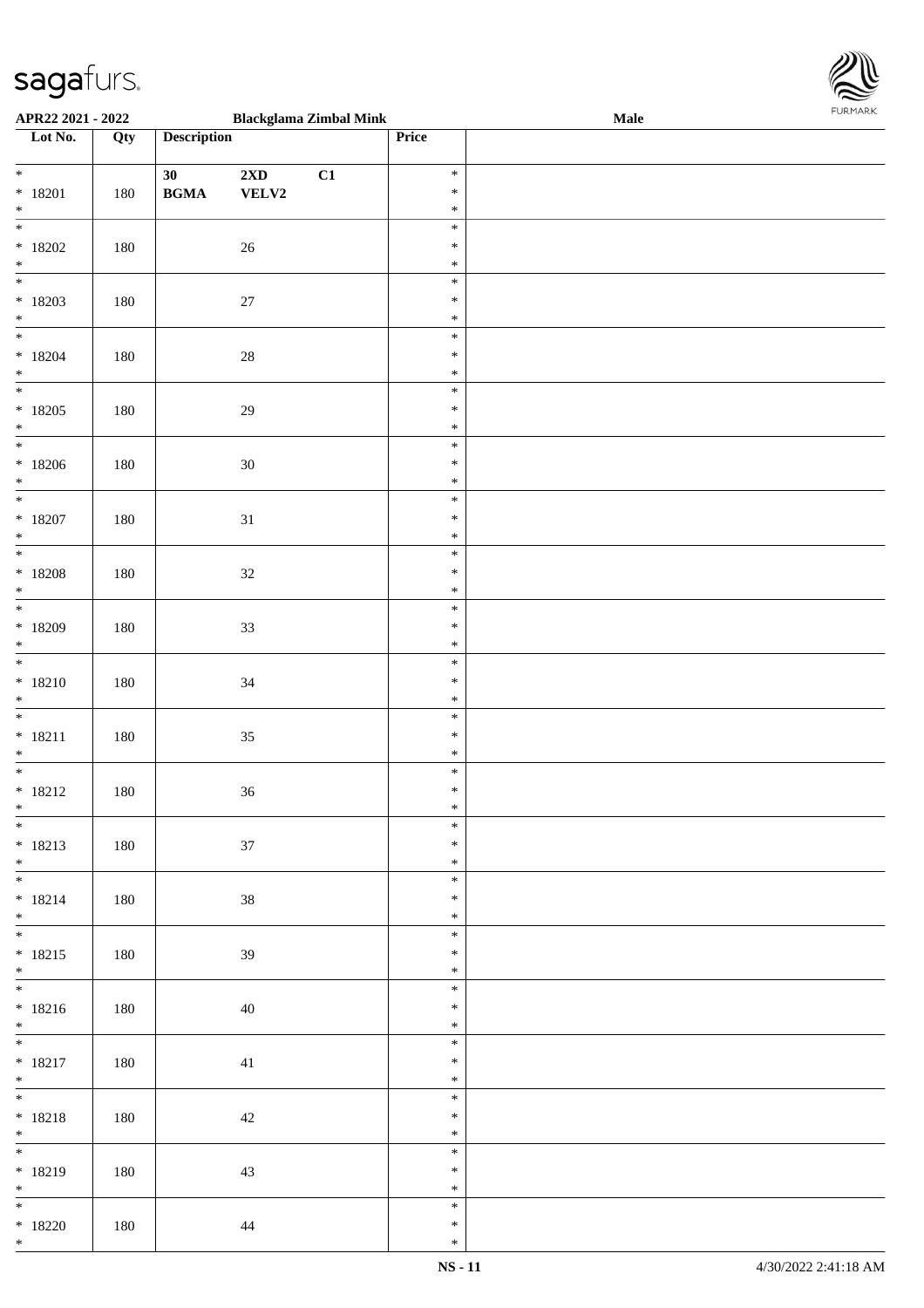

| APR22 2021 - 2022                          |     |                                            | <b>Blackglama Zimbal Mink</b> |    |         | Male |
|--------------------------------------------|-----|--------------------------------------------|-------------------------------|----|---------|------|
| Lot No.                                    | Qty | <b>Description</b>                         |                               |    | Price   |      |
|                                            |     |                                            |                               |    |         |      |
| $\ddot{x}$                                 |     | 30                                         | $2{\bf X}{\bf D}$             | C1 | $\ast$  |      |
| $* 18221$                                  | 180 | $\mathbf{B}\mathbf{G}\mathbf{M}\mathbf{A}$ | VELV2                         |    | $\ast$  |      |
| $*$                                        |     |                                            |                               |    | $\ast$  |      |
|                                            |     |                                            |                               |    | $\ast$  |      |
| $*18222$                                   |     |                                            | 8259 Skins                    |    | $\ast$  |      |
| * * * * * * * * <mark>* * * * * * *</mark> | 139 |                                            |                               |    | ******* |      |
|                                            |     |                                            |                               |    |         |      |
| ******** <mark>******</mark>               |     | 30                                         | $\boldsymbol{\mathrm{XD}}$    | C2 |         |      |
| $*18223$                                   | 200 | <b>BGMA</b>                                | <b>VELV2</b>                  |    |         |      |
| $*$                                        |     |                                            |                               |    |         |      |
| $\ddot{x}$                                 |     |                                            |                               |    | $\ast$  |      |
| $* 18224$                                  | 180 |                                            | $\overline{c}$                |    | $\ast$  |      |
| $*$                                        |     |                                            |                               |    | $\ast$  |      |
| $\overline{\mathbf{r}}$                    |     |                                            |                               |    | $\ast$  |      |
| $* 18225$                                  | 180 |                                            | $\mathfrak{Z}$                |    | $\ast$  |      |
| $*$                                        |     |                                            |                               |    | $\ast$  |      |
| $\overline{\phantom{0}}$                   |     |                                            |                               |    | $\ast$  |      |
| $*18226$                                   |     |                                            |                               |    | $\ast$  |      |
|                                            | 180 |                                            | $\overline{4}$                |    |         |      |
| $\ast$<br>$\overline{\ast}$                |     |                                            |                               |    | $\ast$  |      |
|                                            |     |                                            |                               |    | $\ast$  |      |
| $* 18227$                                  | 180 |                                            | 5                             |    | $\ast$  |      |
| $\ast$                                     |     |                                            |                               |    | $\ast$  |      |
|                                            |     |                                            |                               |    | $\ast$  |      |
| $* 18228$                                  | 180 |                                            | 6                             |    | $\ast$  |      |
| $\ast$                                     |     |                                            |                               |    | $\ast$  |      |
| $\overline{\phantom{0}}$                   |     |                                            |                               |    | $\ast$  |      |
| $*18229$                                   | 180 |                                            | $\boldsymbol{7}$              |    | $\ast$  |      |
| $\ast$                                     |     |                                            |                               |    | $\ast$  |      |
| $\ast$                                     |     |                                            |                               |    | $\ast$  |      |
|                                            |     |                                            |                               |    | $\ast$  |      |
| $*18230$                                   | 180 |                                            | $\,8\,$                       |    |         |      |
| $*$                                        |     |                                            |                               |    | $\ast$  |      |
| $\ast$                                     |     |                                            |                               |    | $\ast$  |      |
| $* 18231$                                  | 180 |                                            | 9                             |    | $\ast$  |      |
| $*$                                        |     |                                            |                               |    | $\ast$  |      |
|                                            |     |                                            |                               |    | $\ast$  |      |
| $*18232$                                   | 180 |                                            | $10\,$                        |    | $\ast$  |      |
| $*$                                        |     |                                            |                               |    | $\ast$  |      |
| $*$                                        |     |                                            |                               |    | $\ast$  |      |
| $*18233$                                   | 180 |                                            | 11                            |    | $\ast$  |      |
| $*$                                        |     |                                            |                               |    | $\ast$  |      |
| $\overline{\ast}$                          |     |                                            |                               |    | $\ast$  |      |
| $*18234$                                   | 180 |                                            |                               |    | $\ast$  |      |
| $*$ $-$                                    |     |                                            | 12                            |    | $\ast$  |      |
| $*$                                        |     |                                            |                               |    |         |      |
|                                            |     |                                            |                               |    | $\ast$  |      |
| $*18235$                                   | 134 |                                            | 2314 Skins                    |    | $\ast$  |      |
| * * * * * * * * <mark>* * * * * * *</mark> |     |                                            |                               |    | ******* |      |
| * * * * * * * * <mark>* * * * * *</mark> * |     | 20                                         | <b>Black</b>                  | C1 |         |      |
| $*18236$                                   | 240 | <b>BGMA</b>                                | <b>VELV2</b>                  |    |         |      |
| $*$                                        |     |                                            |                               |    |         |      |
| $\overline{\mathbf{r}}$                    |     |                                            |                               |    | $\ast$  |      |
| $*18237$                                   | 220 |                                            | $\overline{2}$                |    | $\ast$  |      |
| $*$                                        |     |                                            |                               |    | $\ast$  |      |
| $*$                                        |     |                                            |                               |    | $\ast$  |      |
| $*18238$                                   | 220 |                                            | $\mathfrak{Z}$                |    | $\ast$  |      |
| $\ast$                                     |     |                                            |                               |    | $\ast$  |      |
|                                            |     |                                            |                               |    | $\ast$  |      |
|                                            |     |                                            |                               |    |         |      |
| $*18239$                                   | 220 |                                            | $\overline{4}$                |    | $\ast$  |      |
| $*$                                        |     |                                            |                               |    | $\ast$  |      |
| $\ddot{x}$                                 |     |                                            |                               |    | $\ast$  |      |
| $*18240$                                   | 220 |                                            | 5                             |    | $\ast$  |      |
| $*$                                        |     |                                            |                               |    | $\ast$  |      |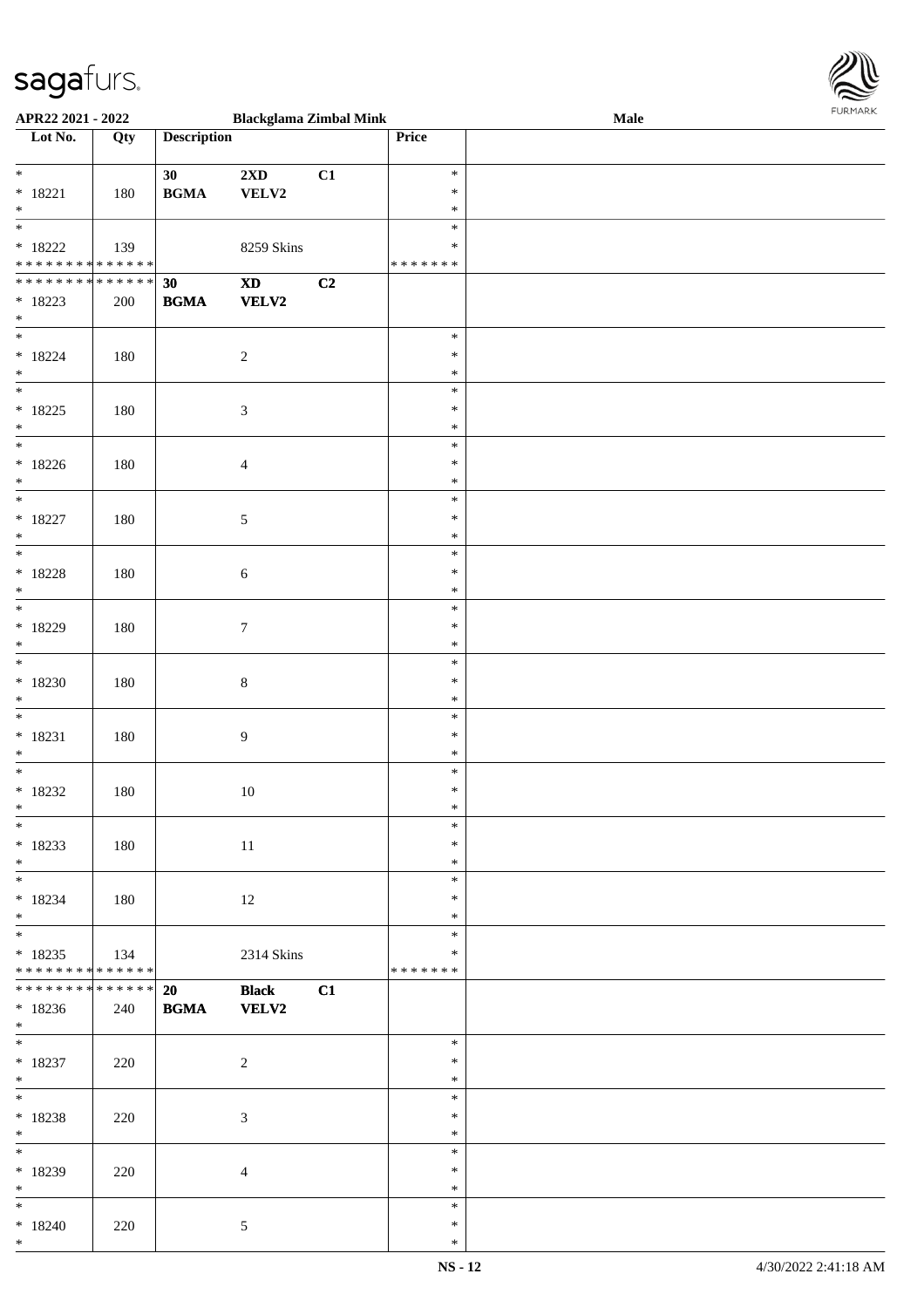

| APR22 2021 - 2022                          |     |                    | <b>Blackglama Zimbal Mink</b>                                                                                                                                                                                                  |                |               | Male | 10111111111 |
|--------------------------------------------|-----|--------------------|--------------------------------------------------------------------------------------------------------------------------------------------------------------------------------------------------------------------------------|----------------|---------------|------|-------------|
| Lot No.                                    | Qty | <b>Description</b> |                                                                                                                                                                                                                                |                | Price         |      |             |
|                                            |     |                    |                                                                                                                                                                                                                                |                |               |      |             |
| $\ddot{x}$                                 |     | 20                 | <b>Black</b>                                                                                                                                                                                                                   | C1             | $\ast$        |      |             |
| $* 18241$                                  | 220 | <b>BGMA</b>        | VELV2                                                                                                                                                                                                                          |                | $\ast$        |      |             |
| $*$                                        |     |                    |                                                                                                                                                                                                                                |                | $\ast$        |      |             |
| $\overline{\ast}$                          |     |                    |                                                                                                                                                                                                                                |                | $\ast$        |      |             |
| $*18242$                                   | 220 |                    | $\tau$                                                                                                                                                                                                                         |                | $\ast$        |      |             |
| $*$                                        |     |                    |                                                                                                                                                                                                                                |                | $\ast$        |      |             |
|                                            |     |                    |                                                                                                                                                                                                                                |                | $\ast$        |      |             |
| $* 18243$                                  | 220 |                    | $\,8\,$                                                                                                                                                                                                                        |                | $\ast$        |      |             |
| $\ast$                                     |     |                    |                                                                                                                                                                                                                                |                | $\ast$        |      |             |
| $*$                                        |     |                    |                                                                                                                                                                                                                                |                | $\ast$        |      |             |
| $* 18244$                                  | 220 |                    | 9                                                                                                                                                                                                                              |                | $\ast$        |      |             |
| $\ast$                                     |     |                    |                                                                                                                                                                                                                                |                | $\ast$        |      |             |
|                                            |     |                    |                                                                                                                                                                                                                                |                | $\ast$        |      |             |
| $* 18245$                                  | 220 |                    | 10                                                                                                                                                                                                                             |                | $\ast$        |      |             |
| $*$                                        |     |                    |                                                                                                                                                                                                                                |                | $\ast$        |      |             |
| $\ast$                                     |     |                    |                                                                                                                                                                                                                                |                | $\ast$        |      |             |
| $*18246$                                   |     |                    |                                                                                                                                                                                                                                |                | $\ast$        |      |             |
| $\ast$                                     | 220 |                    | 11                                                                                                                                                                                                                             |                | $\ast$        |      |             |
|                                            |     |                    |                                                                                                                                                                                                                                |                | $\ast$        |      |             |
|                                            |     |                    |                                                                                                                                                                                                                                |                | $\ast$        |      |             |
| $* 18247$                                  | 220 |                    | 12                                                                                                                                                                                                                             |                |               |      |             |
| $*$                                        |     |                    |                                                                                                                                                                                                                                |                | $\ast$        |      |             |
|                                            |     |                    |                                                                                                                                                                                                                                |                | $\ast$        |      |             |
| $* 18248$                                  | 220 |                    | 13                                                                                                                                                                                                                             |                | $\ast$        |      |             |
| $\ast$<br>$\overline{\phantom{0}}$         |     |                    |                                                                                                                                                                                                                                |                | $\ast$        |      |             |
|                                            |     |                    |                                                                                                                                                                                                                                |                | $\ast$        |      |             |
| $* 18249$                                  | 220 |                    | 14                                                                                                                                                                                                                             |                | $\ast$        |      |             |
| $\ast$                                     |     |                    |                                                                                                                                                                                                                                |                | $\ast$        |      |             |
| $*$                                        |     |                    |                                                                                                                                                                                                                                |                | $\ast$        |      |             |
| $*18250$                                   | 122 |                    | 3222 Skins                                                                                                                                                                                                                     |                | ∗             |      |             |
| * * * * * * * * <mark>* * * * * * *</mark> |     |                    |                                                                                                                                                                                                                                |                | * * * * * * * |      |             |
| * * * * * * * * <mark>* * * * * * *</mark> |     | 20                 | $\boldsymbol{\textbf{X}\textbf{D}}$                                                                                                                                                                                            | C2             |               |      |             |
| $* 18251$                                  | 240 | <b>BGMA</b>        | VELV2                                                                                                                                                                                                                          |                |               |      |             |
| $*$                                        |     |                    |                                                                                                                                                                                                                                |                |               |      |             |
| $*$                                        |     |                    |                                                                                                                                                                                                                                |                | $\ast$        |      |             |
| $*18252$                                   | 240 |                    | 2                                                                                                                                                                                                                              |                | $\ast$        |      |             |
| $\ddot{\mathbf{x}}$                        |     |                    |                                                                                                                                                                                                                                |                | $\ast$        |      |             |
| $\ast$                                     |     |                    |                                                                                                                                                                                                                                |                | $\ast$        |      |             |
| $*18253$                                   | 220 |                    | 3                                                                                                                                                                                                                              |                | $\ast$        |      |             |
| $\ast$                                     |     |                    |                                                                                                                                                                                                                                |                | $\ast$        |      |             |
| $*$                                        |     |                    |                                                                                                                                                                                                                                |                | $\ast$        |      |             |
| $* 18254$                                  | 220 |                    | 4                                                                                                                                                                                                                              |                | $\ast$        |      |             |
| $*$                                        |     |                    |                                                                                                                                                                                                                                |                | $\ast$        |      |             |
| $\overline{\ast}$                          |     |                    |                                                                                                                                                                                                                                |                | $\ast$        |      |             |
| $*18255$                                   | 41  |                    | 961 Skins                                                                                                                                                                                                                      |                | ∗             |      |             |
| * * * * * * * * * * * * * *                |     |                    |                                                                                                                                                                                                                                |                | *******       |      |             |
|                                            |     |                    | <b>Black</b>                                                                                                                                                                                                                   | C1             |               |      |             |
| $*18256$                                   | 260 | <b>BGMA</b>        | <b>VELV2</b>                                                                                                                                                                                                                   |                |               |      |             |
| $\ast$                                     |     |                    |                                                                                                                                                                                                                                |                |               |      |             |
| $\ddot{x}$                                 |     |                    |                                                                                                                                                                                                                                |                | $\ast$        |      |             |
| $*18257$                                   | 55  |                    | 315 Skins                                                                                                                                                                                                                      |                | ∗             |      |             |
| * * * * * * * * <mark>* * * * * *</mark> * |     |                    |                                                                                                                                                                                                                                |                | *******       |      |             |
|                                            |     |                    | $2\mathbf{X}\mathbf{D}$                                                                                                                                                                                                        | C1             |               |      |             |
|                                            |     |                    |                                                                                                                                                                                                                                |                |               |      |             |
| $* 18258$<br>$\ast$                        | 260 | <b>BGMA</b>        | <b>VELV2</b>                                                                                                                                                                                                                   |                |               |      |             |
| $\ast$                                     |     |                    |                                                                                                                                                                                                                                |                | $\ast$        |      |             |
|                                            |     |                    |                                                                                                                                                                                                                                |                |               |      |             |
| $*18259$                                   | 194 |                    | 454 Skins                                                                                                                                                                                                                      |                | ∗             |      |             |
| * * * * * * * * * * * * * * *              |     |                    |                                                                                                                                                                                                                                |                | * * * * * * * |      |             |
|                                            |     | $\mathbf{0}$       | XD and the set of the set of the set of the set of the set of the set of the set of the set of the set of the set of the set of the set of the set of the set of the set of the set of the set of the set of the set of the se | C <sub>2</sub> |               |      |             |
| 18260                                      | 175 | <b>BGMA</b>        | <b>VELV2</b>                                                                                                                                                                                                                   |                |               |      |             |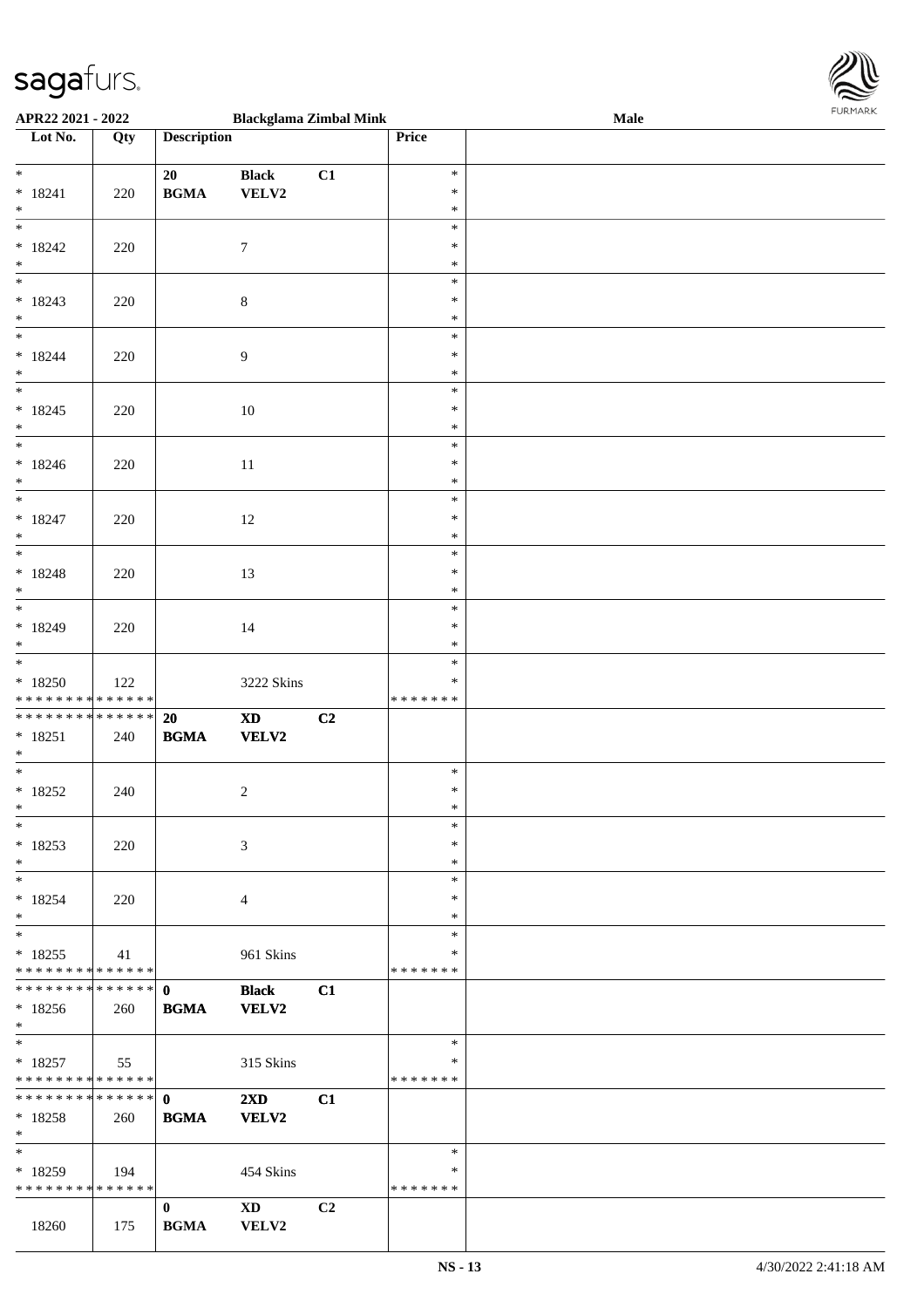

#### **APR22 2021 - 2022 Blackglama Zimbal Mink Male Lot No. Qty Description Price** 18261 | 99 **1 2XD/XD C1/C2 BGMA VELV2**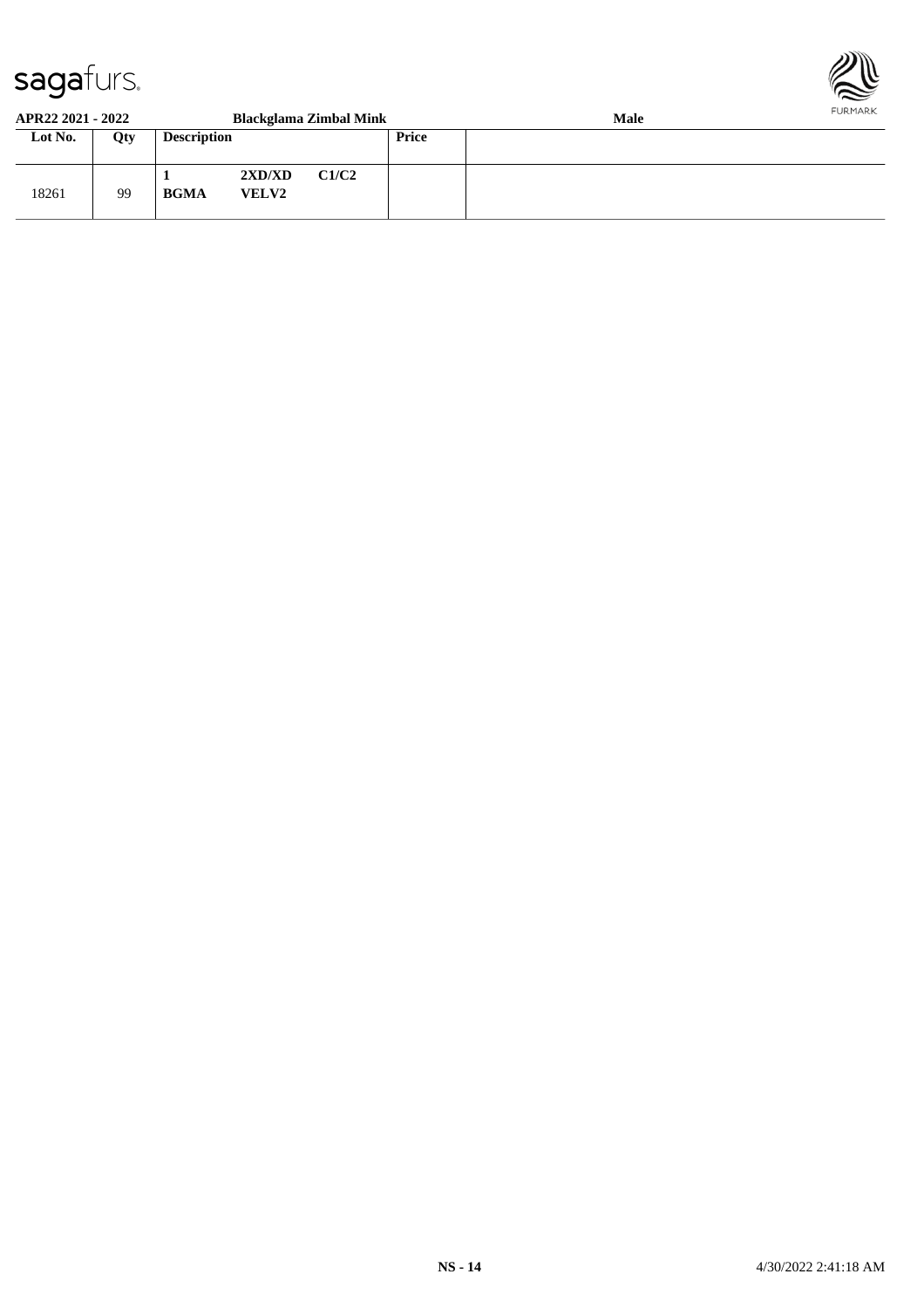| Lot No.                                                              | Qty | <b>Description</b> |                                                             |                | <b>Price</b>                      |  |
|----------------------------------------------------------------------|-----|--------------------|-------------------------------------------------------------|----------------|-----------------------------------|--|
| * * * * * * * * <mark>* * * * * *</mark><br>$* 18281$<br>$\ast$      | 205 | 40<br><b>BGMA</b>  | BL/2XD<br>VELV2                                             | C1             |                                   |  |
| $*18282$<br>* * * * * * * * * * * * * *                              | 207 |                    | 412 Skins                                                   |                | $\ast$<br>*<br>* * * * * * *      |  |
| 18283                                                                | 147 | 40<br><b>BGMA</b>  | 2XD/XD<br>VELV2                                             | C1/C2          |                                   |  |
| * * * * * * * * <mark>* * * * * * *</mark><br>$* 18284$<br>$\ast$    | 205 | 40<br><b>BGMA</b>  | XD/DK<br><b>VELV2</b>                                       | C <sub>2</sub> |                                   |  |
| $*$<br>$* 18285$<br>* * * * * * * * <mark>* * * * * * *</mark>       | 145 |                    | 350 Skins                                                   |                | $\ast$<br>$\ast$<br>* * * * * * * |  |
| * * * * * * * * <mark>* * * * * * *</mark><br>$*18286$<br>$*$        | 205 | 30<br><b>BGMA</b>  | BL/2XD<br><b>VELV2</b>                                      | C1             |                                   |  |
| $*$<br>$* 18287$<br>$*$                                              | 180 |                    | $\sqrt{2}$                                                  |                | $\ast$<br>$\ast$<br>$\ast$        |  |
| * 18288<br>$*$                                                       | 180 |                    | $\mathfrak{Z}$                                              |                | $\ast$<br>$\ast$<br>$\ast$        |  |
| * 18289<br>$\ast$                                                    | 180 |                    | $\overline{4}$                                              |                | $\ast$<br>$\ast$<br>$\ast$        |  |
| $\overline{\ast}$<br>$*18290$<br>$\ast$                              | 180 |                    | $\mathfrak{S}$                                              |                | $\ast$<br>$\ast$<br>$\ast$        |  |
| $* 18291$<br>$*$                                                     | 180 |                    | 6                                                           |                | $\ast$<br>$\ast$<br>$\ast$        |  |
| $\ast$<br>* 18292<br>$\ast$                                          | 180 |                    | $\tau$                                                      |                | $\ast$<br>$\ast$<br>$\ast$        |  |
| $\ddot{x}$<br>$*18293$<br>* * * * * * * * <mark>* * * * * * *</mark> | 121 |                    | 1406 Skins                                                  |                | $*$<br>$\ast$<br>* * * * * * *    |  |
| * * * * * * * * <mark>* * * * * * *</mark><br>$* 18294$<br>$\ast$    | 205 | 30<br><b>BGMA</b>  | $\mathbf{X}\mathbf{D}/\mathbf{D}\mathbf{K}$<br><b>VELV2</b> | C2             |                                   |  |
| $\ast$<br>$*18295$<br>$\ast$                                         | 180 |                    | $\overline{2}$                                              |                | $\ast$<br>$\ast$<br>$\ast$        |  |
| $*18296$<br>$\ast$                                                   | 180 |                    | 3                                                           |                | $\ast$<br>$\ast$<br>$\ast$        |  |
| $*$<br>* 18297<br>$*$                                                | 180 |                    | $\overline{4}$                                              |                | $\ast$<br>$\ast$<br>$\ast$        |  |
| $\ast$<br>* 18298<br>$\ast$                                          | 180 |                    | $5\,$                                                       |                | $\ast$<br>$\ast$<br>$\ast$        |  |
| $\ast$<br>* 18299<br>* * * * * * * * * * * * * *                     | 180 |                    | 1105 Skins                                                  |                | $\ast$<br>*<br>* * * * * * *      |  |
| * * * * * * * * <mark>* * * * * * *</mark><br>* 18300<br>$\ast$      | 245 | 20<br><b>BGMA</b>  | BL/2XD<br>VELV2                                             | C1             |                                   |  |

**APR22 2021 - 2022 Blackglama David Dittrich Male**

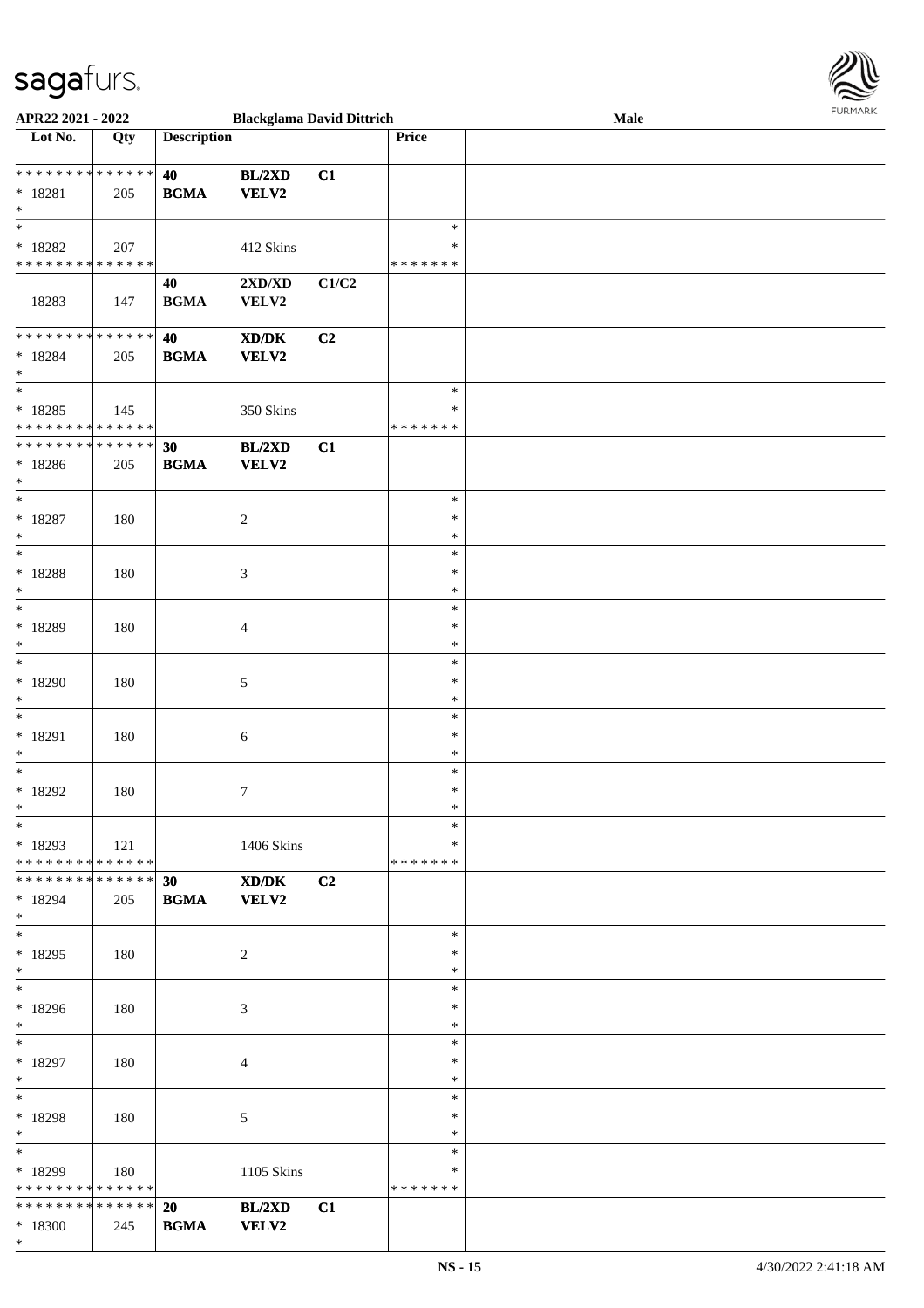

| APR22 2021 - 2022                         |     |                                            | <b>Blackglama David Dittrich</b>                                                                     |    |                         | Male | <b>FURMARK</b> |
|-------------------------------------------|-----|--------------------------------------------|------------------------------------------------------------------------------------------------------|----|-------------------------|------|----------------|
| $\overline{\phantom{1}}$ Lot No.          | Qty | <b>Description</b>                         |                                                                                                      |    | Price                   |      |                |
| $\ast$                                    |     | 20                                         | BL/2XD                                                                                               | C1 | $\ast$                  |      |                |
| $* 18301$<br>$\ast$                       | 220 | $\mathbf{B}\mathbf{G}\mathbf{M}\mathbf{A}$ | VELV2                                                                                                |    | $\ast$<br>$\ast$        |      |                |
| $\ast$                                    |     |                                            |                                                                                                      |    | $\ast$                  |      |                |
| $*18302$<br>$\ast$                        | 220 |                                            | $\mathfrak{Z}$                                                                                       |    | $\ast$<br>$\ast$        |      |                |
| $\overline{\ast}$                         |     |                                            |                                                                                                      |    | $\ast$                  |      |                |
| $*18303$<br>$\ast$                        | 220 |                                            | $\overline{4}$                                                                                       |    | ∗<br>$\ast$             |      |                |
| $\ast$                                    |     |                                            |                                                                                                      |    | $\ast$                  |      |                |
| $* 18304$<br>$\ast$                       | 220 |                                            | $\sqrt{5}$                                                                                           |    | $\ast$<br>$\ast$        |      |                |
| $\overline{\ast}$                         |     |                                            |                                                                                                      |    | $\ast$                  |      |                |
| $*18305$<br>$\ast$                        | 220 |                                            | $\sqrt{6}$                                                                                           |    | $\ast$<br>$\ast$        |      |                |
| $\ast$                                    |     |                                            |                                                                                                      |    | $\ast$                  |      |                |
| $*18306$<br>$\ast$                        | 220 |                                            | $\tau$                                                                                               |    | $\ast$<br>$\ast$        |      |                |
| $\ast$                                    |     |                                            |                                                                                                      |    | $\ast$                  |      |                |
| $* 18307$<br>$\ast$                       | 220 |                                            | $\,8\,$                                                                                              |    | $\ast$<br>$\ast$        |      |                |
| $\overline{\phantom{a}^*}$                |     |                                            |                                                                                                      |    | $\ast$                  |      |                |
| * 18308<br>* * * * * * * * * * * * * *    | 183 |                                            | 1968 Skins                                                                                           |    | $\ast$<br>* * * * * * * |      |                |
| ******** <mark>******</mark>              |     | 20                                         | $\boldsymbol{\text{X}}\boldsymbol{\text{D}}\boldsymbol{/}\boldsymbol{\text{D}}\boldsymbol{\text{K}}$ | C2 |                         |      |                |
| * 18309<br>$\ast$                         | 245 | $\mathbf{B}\mathbf{G}\mathbf{M}\mathbf{A}$ | <b>VELV2</b>                                                                                         |    |                         |      |                |
| $\overline{\phantom{a}^*}$                |     |                                            |                                                                                                      |    | $\ast$                  |      |                |
| $* 18310$<br>$\ast$                       | 220 |                                            | $\sqrt{2}$                                                                                           |    | $\ast$<br>$\ast$        |      |                |
| $\overline{\phantom{0}}$                  |     |                                            |                                                                                                      |    | $\ast$                  |      |                |
| $* 18311$<br>$\ast$                       | 220 |                                            | $\ensuremath{\mathfrak{Z}}$                                                                          |    | $\ast$<br>$\ast$        |      |                |
| $*$                                       |     |                                            |                                                                                                      |    | $\ast$<br>$\ast$        |      |                |
| $* 18312$<br>$\ast$                       | 220 |                                            | 4                                                                                                    |    | $\ast$                  |      |                |
| $\ast$<br>$* 18313$                       |     |                                            |                                                                                                      |    | $\ast$<br>$\ast$        |      |                |
| $\ast$                                    | 220 |                                            | $\sqrt{5}$                                                                                           |    | $\ast$                  |      |                |
| $\ast$<br>$* 18314$                       |     |                                            |                                                                                                      |    | $\ast$<br>$\ast$        |      |                |
| $\ast$                                    | 220 |                                            | 6                                                                                                    |    | $\ast$                  |      |                |
| $\overline{\phantom{0}}$<br>$* 18315$     | 193 |                                            | 1538 Skins                                                                                           |    | $\ast$<br>∗             |      |                |
| * * * * * * * * * * * * * *               |     |                                            |                                                                                                      |    | * * * * * * *           |      |                |
| ******** <mark>******</mark><br>$* 18316$ | 265 | $\mathbf{0}$<br><b>BGMA</b>                | BL/2XD<br><b>VELV2</b>                                                                               | C1 |                         |      |                |
| $*$                                       |     |                                            |                                                                                                      |    |                         |      |                |
| $*$<br>$* 18317$                          | 240 |                                            | $\sqrt{2}$                                                                                           |    | $\ast$<br>$\ast$        |      |                |
| $\ast$                                    |     |                                            |                                                                                                      |    | $\ast$                  |      |                |
| $\overline{\phantom{a}^*}$<br>$* 18318$   | 240 |                                            | $\mathfrak{Z}$                                                                                       |    | $\ast$<br>$\ast$        |      |                |
| $\ast$<br>$_{\ast}^{-}$                   |     |                                            |                                                                                                      |    | $\ast$                  |      |                |
| * 18319                                   | 240 |                                            | $\overline{4}$                                                                                       |    | $\ast$<br>$\ast$        |      |                |
| $\ast$                                    |     |                                            |                                                                                                      |    | $\ast$                  |      |                |
| $\ast$<br>$*18320$                        | 136 |                                            | 1121 Skins                                                                                           |    | $\ast$<br>∗             |      |                |
| * * * * * * * * * * * * * *               |     |                                            |                                                                                                      |    | * * * * * * *           |      |                |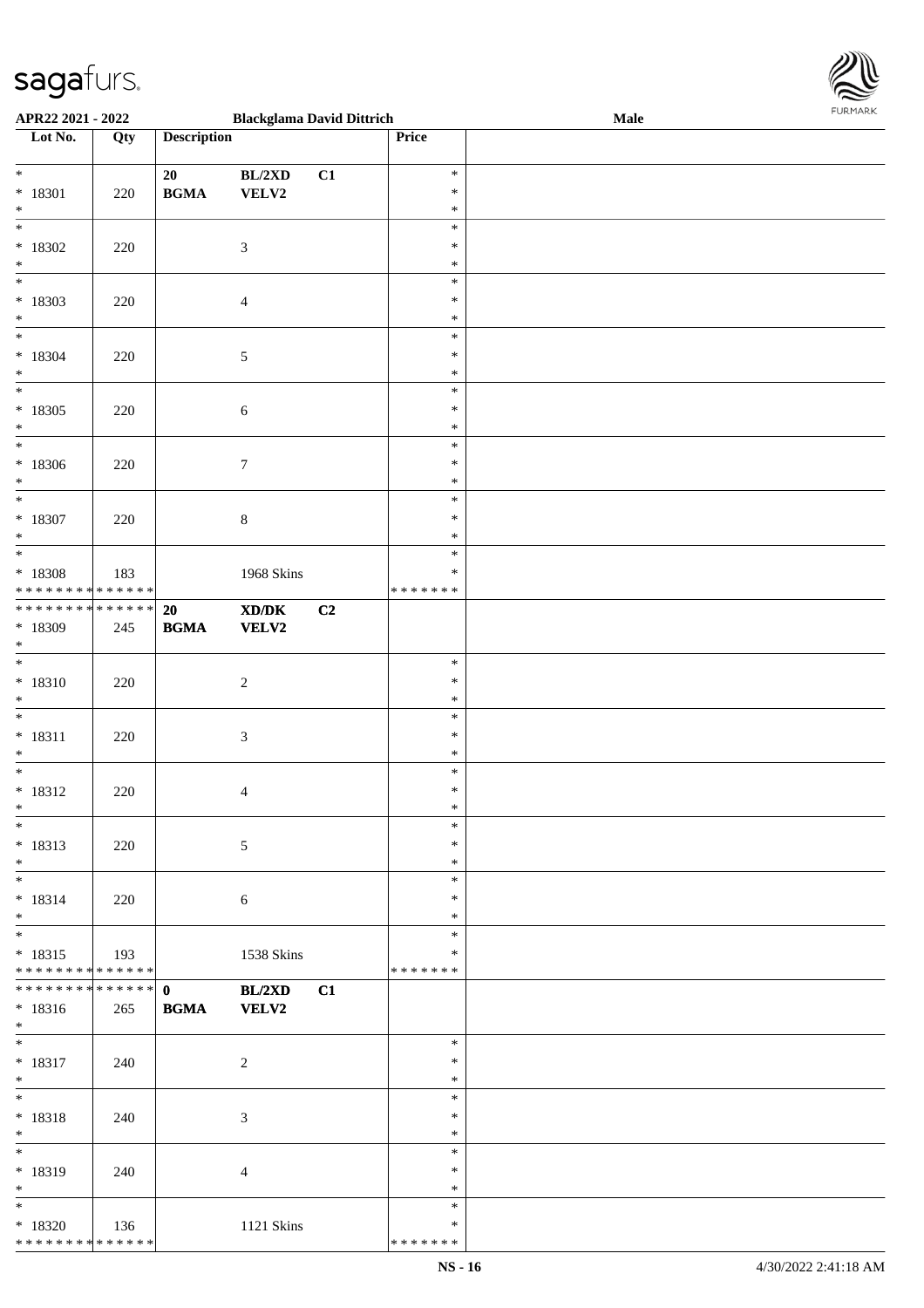

| APR22 2021 - 2022             |     |                             |                        | <b>Blackglama David Dittrich</b> |                  | Male | <b>FURMARK</b> |
|-------------------------------|-----|-----------------------------|------------------------|----------------------------------|------------------|------|----------------|
| Lot No.                       | Qty | <b>Description</b>          |                        |                                  | <b>Price</b>     |      |                |
| 18321                         | 288 | $\mathbf{0}$<br><b>BGMA</b> | 2XD/XD<br><b>VELV2</b> | C1/C2                            |                  |      |                |
| ************** 0              |     |                             | XD/DK                  | C2                               |                  |      |                |
| * 18322<br>$\ast$             | 265 | <b>BGMA</b>                 | <b>VELV2</b>           |                                  |                  |      |                |
| $\ast$                        |     |                             |                        |                                  | $\ast$           |      |                |
| $* 18323$                     | 240 |                             | 2                      |                                  | $\ast$           |      |                |
| $\ast$<br>$\ast$              |     |                             |                        |                                  | $\ast$<br>$\ast$ |      |                |
| * 18324                       | 240 |                             | 3                      |                                  | ∗                |      |                |
| $\ast$                        |     |                             |                        |                                  | $\ast$           |      |                |
| $\ast$                        |     |                             |                        |                                  | $\ast$           |      |                |
| $* 18325$                     | 240 |                             | $\overline{4}$         |                                  | $\ast$           |      |                |
| $\ast$                        |     |                             |                        |                                  | $\ast$           |      |                |
| $\ast$                        |     |                             |                        |                                  | $\ast$           |      |                |
| $* 18326$                     | 37  |                             | 1022 Skins             |                                  | ∗                |      |                |
| * * * * * * * * * * * * * * * |     |                             |                        |                                  | *******          |      |                |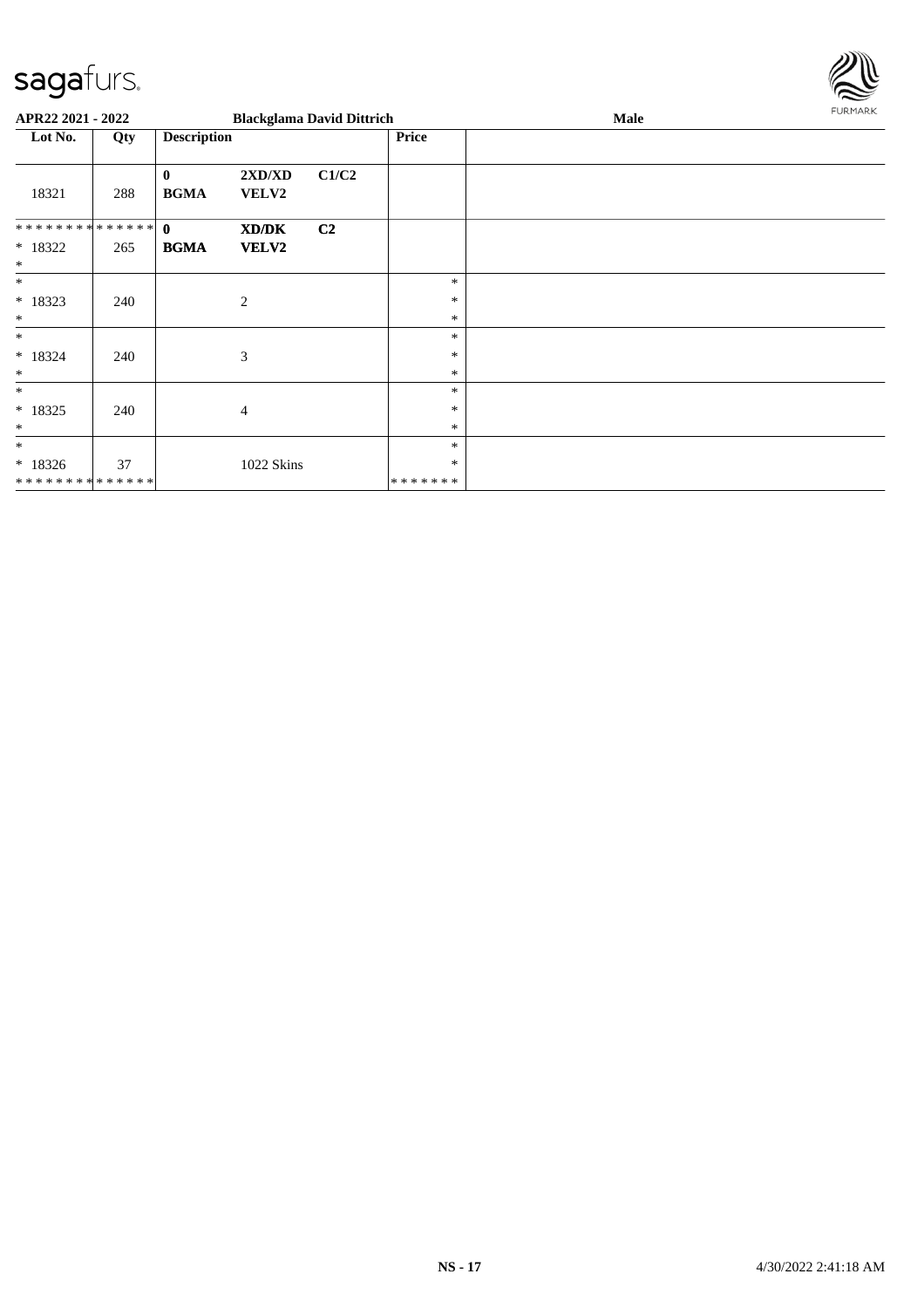\*

| APR22 2021 - 2022                                                                  |     |                                                  | <b>Blackglama Patrick</b>    |    |                            | <b>FURMARK</b><br>Male |  |  |  |
|------------------------------------------------------------------------------------|-----|--------------------------------------------------|------------------------------|----|----------------------------|------------------------|--|--|--|
| $\overline{\phantom{1}}$ Lot No.                                                   | Qty | <b>Description</b>                               |                              |    | Price                      |                        |  |  |  |
| **************<br>$* 18341$                                                        | 245 | 20<br>$\mathbf{B}\mathbf{G}\mathbf{M}\mathbf{A}$ | <b>Black</b><br><b>VELV2</b> | C1 |                            |                        |  |  |  |
| $*$   $*$<br>$* 18342$<br>$\ast$                                                   | 220 |                                                  | $\sqrt{2}$                   |    | $\ast$<br>$\ast$<br>$\ast$ |                        |  |  |  |
| $\overline{\phantom{a}}$<br>$* 18343$<br>$*$                                       | 220 |                                                  | $\sqrt{3}$                   |    | $\ast$<br>$\ast$<br>$\ast$ |                        |  |  |  |
| $\overline{\ast}$<br>$* 18344$<br>$\ast$                                           | 220 |                                                  | $\overline{4}$               |    | $\ast$<br>$\ast$<br>$\ast$ |                        |  |  |  |
| $_{\ast}^{-}$<br>$* 18345$<br>$\ast$                                               | 220 |                                                  | $\sqrt{5}$                   |    | $\ast$<br>$\ast$<br>$\ast$ |                        |  |  |  |
| $\overline{\phantom{0}}$<br>$* 18346$<br>$\ast$                                    | 220 |                                                  | $\sqrt{6}$                   |    | $\ast$<br>$\ast$<br>$\ast$ |                        |  |  |  |
| $\overline{\phantom{a}^*}$<br>$* 18347$<br>$\ast$                                  | 220 |                                                  | $\boldsymbol{7}$             |    | $\ast$<br>$\ast$<br>$\ast$ |                        |  |  |  |
| $\overline{\phantom{0}}$<br>$* 18348$<br>$\ast$                                    | 220 |                                                  | $\,8\,$                      |    | $\ast$<br>$\ast$<br>$\ast$ |                        |  |  |  |
| $\overline{\phantom{0}}$<br>$* 18349$<br>$\ast$                                    | 220 |                                                  | $\overline{9}$               |    | $\ast$<br>$\ast$<br>$\ast$ |                        |  |  |  |
| $_{*}$<br>$*18350$<br>$\ast$                                                       | 220 |                                                  | $10\,$                       |    | $\ast$<br>$\ast$<br>$\ast$ |                        |  |  |  |
| $\overline{\phantom{a}^*}$<br>$* 18351$<br>$\ast$                                  | 220 |                                                  | $11\,$                       |    | $\ast$<br>$\ast$<br>$\ast$ |                        |  |  |  |
| $\overline{\phantom{0}}$<br>$* 18352$<br>$\ast$                                    | 220 |                                                  | 12                           |    | $\ast$<br>$\ast$<br>$\ast$ |                        |  |  |  |
| $\overline{\ast}$<br>$* 18353$                                                     | 220 |                                                  | 13                           |    | $\ast$<br>$\ast$<br>$\ast$ |                        |  |  |  |
| $\begin{array}{c} * \\ * \\ * \end{array}$<br>$* 18354$<br>$*$                     | 220 |                                                  | $14\,$                       |    | $\ast$<br>$\ast$<br>$\ast$ |                        |  |  |  |
| $*18355$<br>$*$                                                                    | 220 |                                                  | $15\,$                       |    | $\ast$<br>$\ast$<br>$\ast$ |                        |  |  |  |
| $\overline{\phantom{0}}$<br>$*18356$<br>$\begin{array}{c} * \\ * \\ * \end{array}$ | 220 |                                                  | $16\,$                       |    | $\ast$<br>$\ast$<br>$\ast$ |                        |  |  |  |
| $* 18357$<br>$*$                                                                   | 220 |                                                  | $17\,$                       |    | $\ast$<br>$\ast$<br>$\ast$ |                        |  |  |  |
| $\frac{1}{*}$<br>$* 18358$<br>$*$                                                  | 220 |                                                  | 18                           |    | $\ast$<br>$\ast$<br>$\ast$ |                        |  |  |  |
| $\overline{\phantom{0}}$<br>$* 18359$<br>$*$ $*$                                   | 220 |                                                  | 19                           |    | $\ast$<br>$\ast$<br>$\ast$ |                        |  |  |  |
| $*18360$                                                                           | 220 |                                                  | $20\,$                       |    | $\ast$<br>$\ast$           |                        |  |  |  |

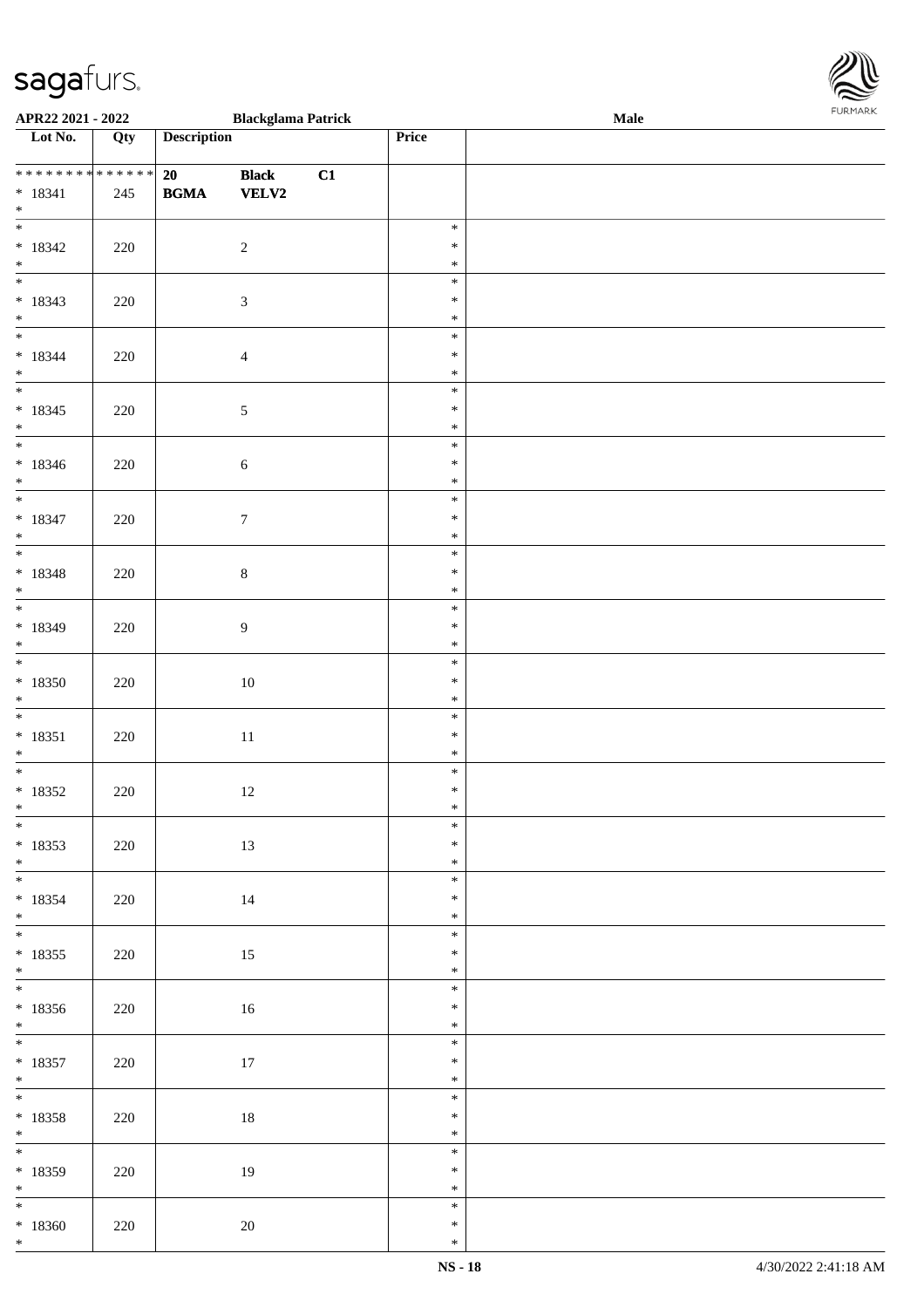\*

| APR22 2021 - 2022                          |     |                                            | <b>Blackglama Patrick</b> |    |                  | <b>Male</b> |  |
|--------------------------------------------|-----|--------------------------------------------|---------------------------|----|------------------|-------------|--|
| Lot No.                                    | Qty | <b>Description</b>                         |                           |    | Price            |             |  |
|                                            |     |                                            |                           |    |                  |             |  |
| $*$                                        |     | 20                                         | <b>Black</b>              | C1 | $\ast$           |             |  |
| $* 18361$                                  | 220 | $\mathbf{B}\mathbf{G}\mathbf{M}\mathbf{A}$ | <b>VELV2</b>              |    | $\ast$           |             |  |
| $*$                                        |     |                                            |                           |    | $\ast$           |             |  |
|                                            |     |                                            |                           |    | $\ast$           |             |  |
| $*18362$                                   | 220 |                                            | $22\,$                    |    | $\ast$           |             |  |
| $*$                                        |     |                                            |                           |    | $\ast$           |             |  |
|                                            |     |                                            |                           |    | $\ast$           |             |  |
| $*18363$                                   | 220 |                                            | 23                        |    | $\ast$           |             |  |
| $\ast$                                     |     |                                            |                           |    | $\ast$           |             |  |
| $*$                                        |     |                                            |                           |    | $\ast$           |             |  |
| $*18364$                                   | 220 |                                            | 24                        |    | $\ast$           |             |  |
| $*$<br>$\overline{\ast}$                   |     |                                            |                           |    | $\ast$           |             |  |
|                                            |     |                                            |                           |    | $\ast$           |             |  |
| $*18365$                                   | 220 |                                            | 25                        |    | $\ast$           |             |  |
| $*$                                        |     |                                            |                           |    | $\ast$           |             |  |
|                                            |     |                                            |                           |    | $\ast$           |             |  |
| $*18366$<br>$\ast$                         | 220 |                                            | $26\,$                    |    | $\ast$<br>$\ast$ |             |  |
| $\overline{\ast}$                          |     |                                            |                           |    | $\ast$           |             |  |
|                                            |     |                                            |                           |    | $\ast$           |             |  |
| $*18367$<br>$\ast$                         | 220 |                                            | 27                        |    | $\ast$           |             |  |
| $\overline{\phantom{0}}$                   |     |                                            |                           |    | $\ast$           |             |  |
| $*18368$                                   | 220 |                                            | $28\,$                    |    | $\ast$           |             |  |
| $\ast$                                     |     |                                            |                           |    | $\ast$           |             |  |
|                                            |     |                                            |                           |    | $\ast$           |             |  |
| $*18369$                                   | 220 |                                            | 29                        |    | $\ast$           |             |  |
| $\ast$                                     |     |                                            |                           |    | $\ast$           |             |  |
| $*$                                        |     |                                            |                           |    | $\ast$           |             |  |
| $*18370$                                   | 220 |                                            | $30\,$                    |    | $\ast$           |             |  |
| $*$                                        |     |                                            |                           |    | $\ast$           |             |  |
| $\overline{\ast}$                          |     |                                            |                           |    | $\ast$           |             |  |
| $* 18371$                                  | 220 |                                            | 31                        |    | $\ast$           |             |  |
| $*$                                        |     |                                            |                           |    | $\ast$           |             |  |
|                                            |     |                                            |                           |    | $\ast$           |             |  |
| $*18372$                                   | 220 |                                            | $32\,$                    |    | $\ast$           |             |  |
| $\ast$                                     |     |                                            |                           |    | $\ast$           |             |  |
| $\ast$                                     |     |                                            |                           |    | $\ast$           |             |  |
| $* 18373$                                  | 220 |                                            | 33                        |    | $\ast$           |             |  |
| $*$                                        |     |                                            |                           |    | $\ast$           |             |  |
|                                            |     |                                            |                           |    | $\ast$<br>*      |             |  |
| $*18374$<br>$\ast$                         | 220 |                                            | 34                        |    | $\ast$           |             |  |
| $\overline{\phantom{0}}$                   |     |                                            |                           |    | $\ast$           |             |  |
| $* 18375$                                  | 220 |                                            | 35                        |    | $\ast$           |             |  |
| $*$                                        |     |                                            |                           |    | $\ast$           |             |  |
| $*$                                        |     |                                            |                           |    | $\ast$           |             |  |
| $*18376$                                   | 220 |                                            | 36                        |    | $\ast$           |             |  |
| $*$                                        |     |                                            |                           |    | $\ast$           |             |  |
| $\ast$                                     |     |                                            |                           |    | $\ast$           |             |  |
| $*18377$                                   | 206 |                                            | 8151 Skins                |    | $\ast$           |             |  |
| * * * * * * * * <mark>* * * * * *</mark>   |     |                                            |                           |    | *******          |             |  |
| * * * * * * * * <mark>* * * * * * *</mark> |     | 20                                         | <b>Black</b>              | C1 |                  |             |  |
| * 18378                                    | 220 | <b>BGMA</b>                                | <b>VELV2</b>              |    |                  |             |  |
| $*$                                        |     |                                            |                           |    |                  |             |  |
|                                            |     |                                            |                           |    | $\ast$           |             |  |
| * 18379                                    | 220 |                                            | 2                         |    | $\ast$           |             |  |
| $*$<br>$\ast$                              |     |                                            |                           |    | $\ast$<br>$\ast$ |             |  |
| * 18380                                    | 220 |                                            | $\mathfrak{Z}$            |    | $\ast$           |             |  |
|                                            |     |                                            |                           |    |                  |             |  |

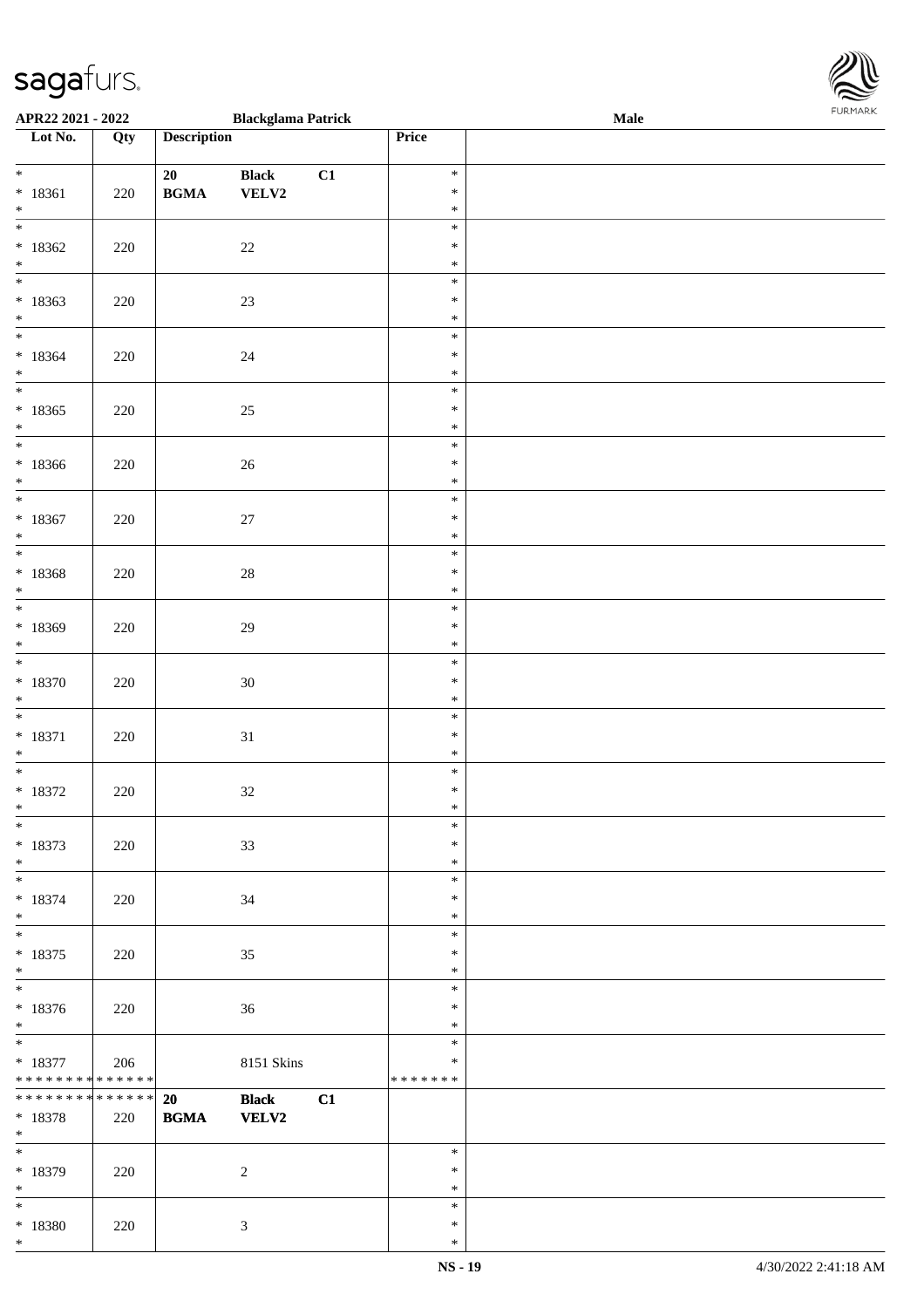

| APR22 2021 - 2022                                    |     |                    | <b>Blackglama Patrick</b> |    |                                   | Male | <b>FURMARK</b> |
|------------------------------------------------------|-----|--------------------|---------------------------|----|-----------------------------------|------|----------------|
| Lot No.                                              | Qty | <b>Description</b> |                           |    | Price                             |      |                |
| $\ast$<br>* 18381<br>$\ast$                          | 220 | 20<br><b>BGMA</b>  | <b>Black</b><br>VELV2     | C1 | $\ast$<br>$\ast$<br>$\ast$        |      |                |
| $\ast$<br>$*18382$<br>$\ast$                         | 220 |                    | 5                         |    | $\ast$<br>$\ast$<br>$\ast$        |      |                |
| $\ast$<br>* 18383<br>$\ast$                          | 220 |                    | 6                         |    | $\ast$<br>∗<br>$\ast$             |      |                |
| $\ast$<br>$* 18384$<br>$\ast$                        | 220 |                    | $\overline{7}$            |    | $\ast$<br>$\ast$<br>$\ast$        |      |                |
| $\ast$<br>$* 18385$<br>$\ast$                        | 220 |                    | $\,8\,$                   |    | $\ast$<br>$\ast$<br>$\ast$        |      |                |
| $\ast$<br>$* 18386$<br>* * * * * * * * * * * * * * * | 220 |                    | 1980 Skins                |    | $\ast$<br>$\ast$<br>* * * * * * * |      |                |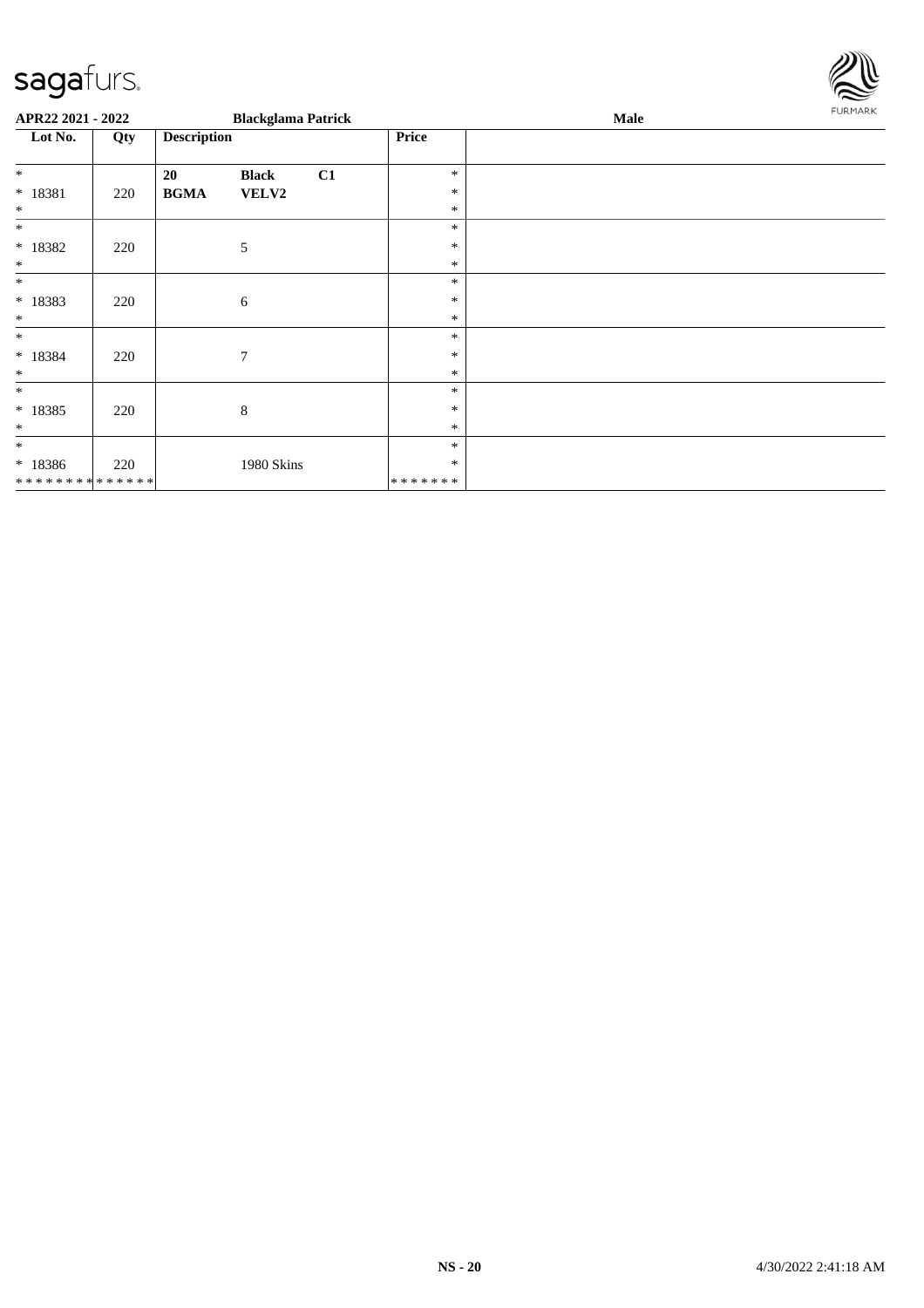

| APR22 2021 - 2022 |     |                               |                             | <b>Blackglama Sundry owners</b> |              | Female | FURMARK |
|-------------------|-----|-------------------------------|-----------------------------|---------------------------------|--------------|--------|---------|
| Lot No.           | Qty | <b>Description</b>            |                             |                                 | <b>Price</b> |        |         |
| 28001             | 32  | $\bf{0}$<br><b>BGMA</b>       | BL/2XD<br><b>VELV1</b>      | <b>C1</b>                       |              |        |         |
| 28002             | 57  | $\bf{0}$<br><b>BGMA</b>       | XD<br><b>VELV1</b>          | C <sub>2</sub>                  |              |        |         |
| 28003             | 68  | $\overline{2}$<br><b>BGMA</b> | <b>Dark</b><br><b>VELV1</b> | C <sub>3</sub>                  |              |        |         |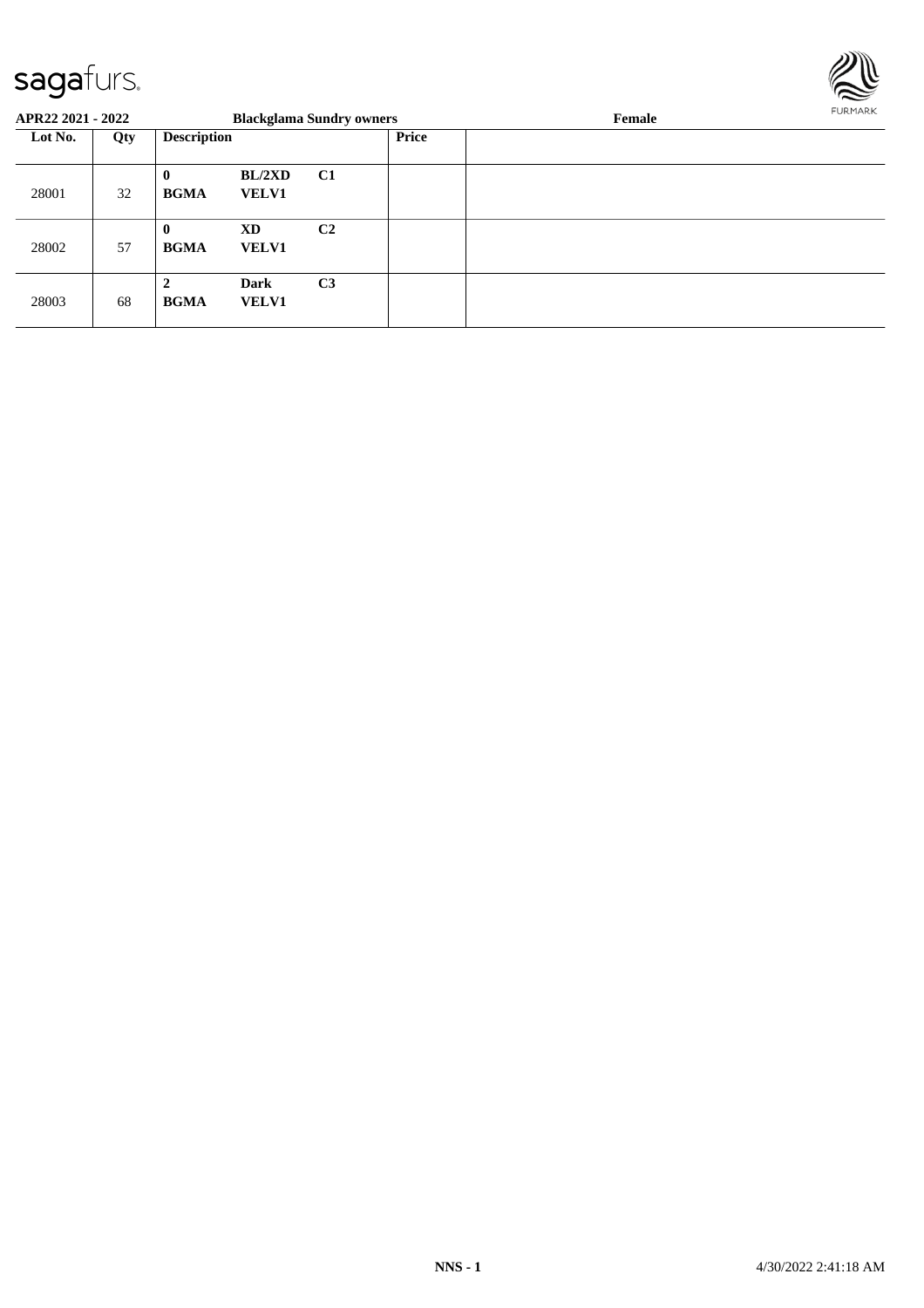

#### **APR22 2021 - 2022 Blackglama Cherry Grove Female Lot No. Qty Description Price** 28021 68 **0 2XD/XD C1/C2 BGMA VELV1**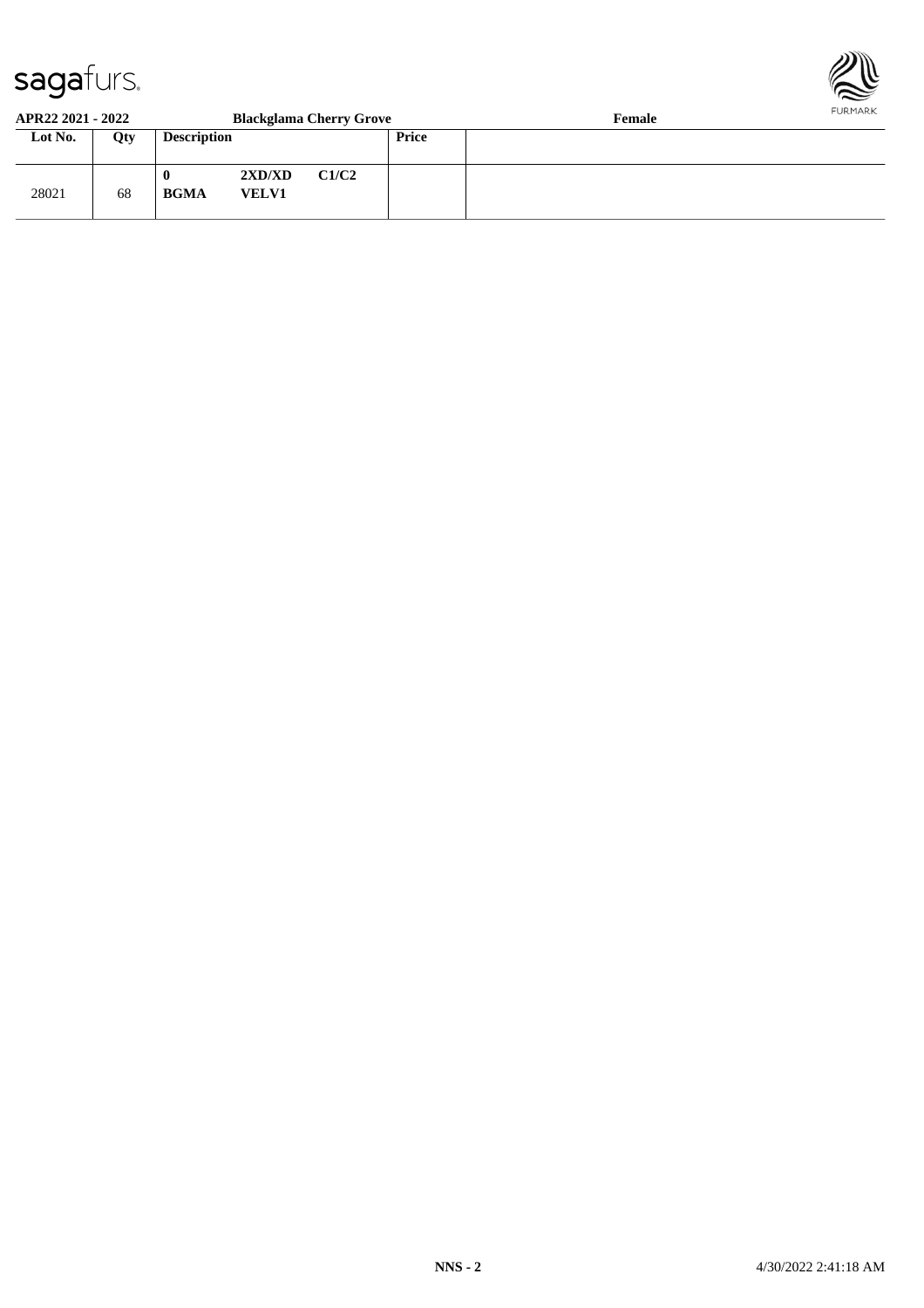

| APR22 2021 - 2022 |     |                    |                        | <b>Blackglama Woodmont</b> |              | Female | FURMARK |  |
|-------------------|-----|--------------------|------------------------|----------------------------|--------------|--------|---------|--|
| Lot No.           | Qty | <b>Description</b> |                        |                            | <b>Price</b> |        |         |  |
| 28041             | 155 | <b>BGMA</b>        | 2XD/XD<br><b>VELV3</b> | C1/C2                      |              |        |         |  |
| 28042             | 315 | 2<br><b>BGMA</b>   | 2XD/XD<br><b>VELV3</b> | C1/C2                      |              |        |         |  |
| 28043             | 91  | 3<br><b>BGMA</b>   | 2XD/XD<br><b>VELV3</b> | C1/C2                      |              |        |         |  |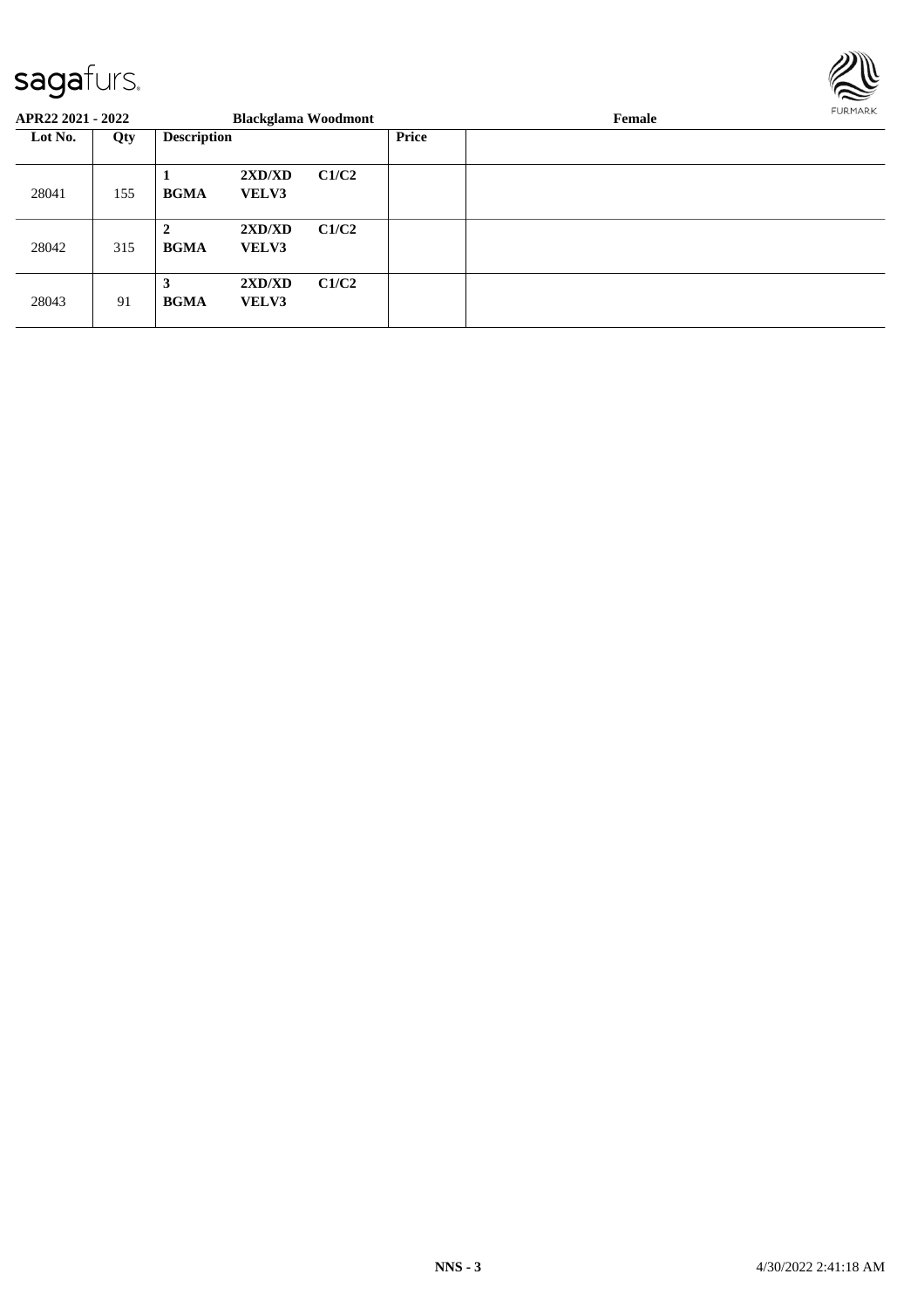

| APR22 2021 - 2022 |     |                         |                        | <b>Blackglama Ames Black Satin</b> |       | <b>FURPIARR</b><br>Female |  |
|-------------------|-----|-------------------------|------------------------|------------------------------------|-------|---------------------------|--|
| Lot No.           | Qty | <b>Description</b>      |                        |                                    | Price |                           |  |
| 28061             | 284 | $\bf{0}$<br><b>BGMA</b> | 2XD/XD<br><b>VELV2</b> | C1/C2                              |       |                           |  |
| 28062             | 75  | 3<br><b>BGMA</b>        | 2XD/XD<br><b>VELV2</b> | C1/C2                              |       |                           |  |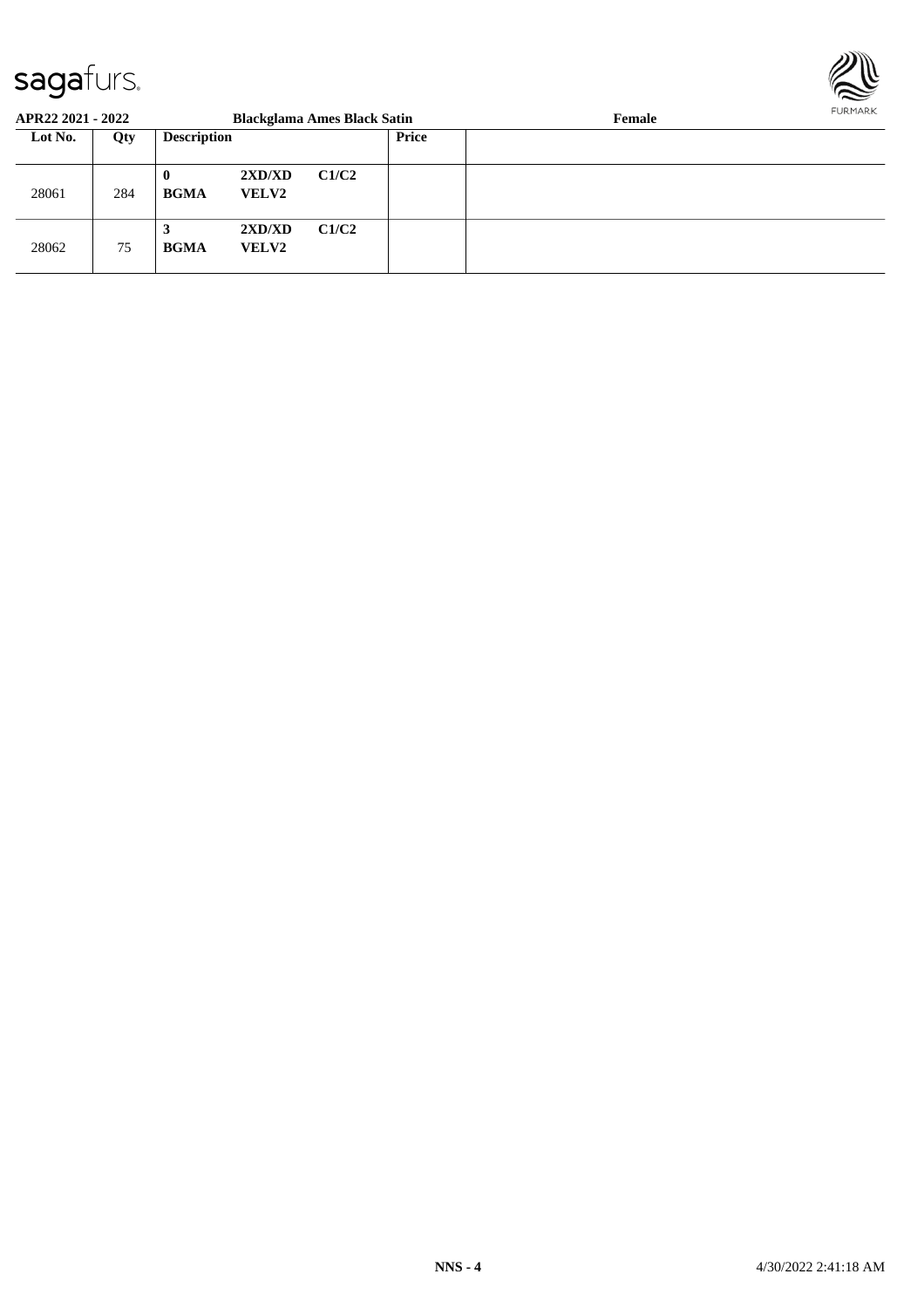

| APR22 2021 - 2022                                  |     |                               |                              | <b>Blackglama Springbrook</b> |                              | Female | FURMARK |
|----------------------------------------------------|-----|-------------------------------|------------------------------|-------------------------------|------------------------------|--------|---------|
| Lot No.                                            | Qty | <b>Description</b>            |                              |                               | Price                        |        |         |
| **************<br>* 28081<br>$\ast$                | 440 | $\overline{2}$<br><b>BGMA</b> | <b>Black</b><br><b>VELV2</b> | C1                            |                              |        |         |
| $\ast$<br>$*$ 28082<br>$\ast$                      | 440 |                               | 2                            |                               | $\ast$<br>$\ast$<br>$\ast$   |        |         |
| $\ast$<br>* 28083<br>$\ast$                        | 371 |                               | $\boldsymbol{\mathfrak{Z}}$  |                               | $\ast$<br>$\ast$<br>$\ast$   |        |         |
| $\ast$<br>$* 28084$<br>$\ast$                      | 209 |                               | $\overline{4}$               |                               | $\ast$<br>$\ast$<br>$\ast$   |        |         |
| $\ast$<br>$* 28085$<br>* * * * * * * * * * * * * * | 185 |                               | 1645 Skins                   |                               | $\ast$<br>*<br>* * * * * * * |        |         |
| * * * * * * * * * * * * * * *<br>* 28086<br>$\ast$ | 465 | $\mathbf{2}$<br><b>BGMA</b>   | BL/2XD<br>VELV2              | C1                            |                              |        |         |
| $\ast$<br>$* 28087$<br>$\ast$                      | 440 |                               | $\mathbf{2}$                 |                               | *<br>$\ast$<br>$\ast$        |        |         |
| $\ast$<br>$*$ 28088<br>* * * * * * * * * * * * * * | 495 |                               | 1400 Skins                   |                               | $\ast$<br>*<br>* * * * * * * |        |         |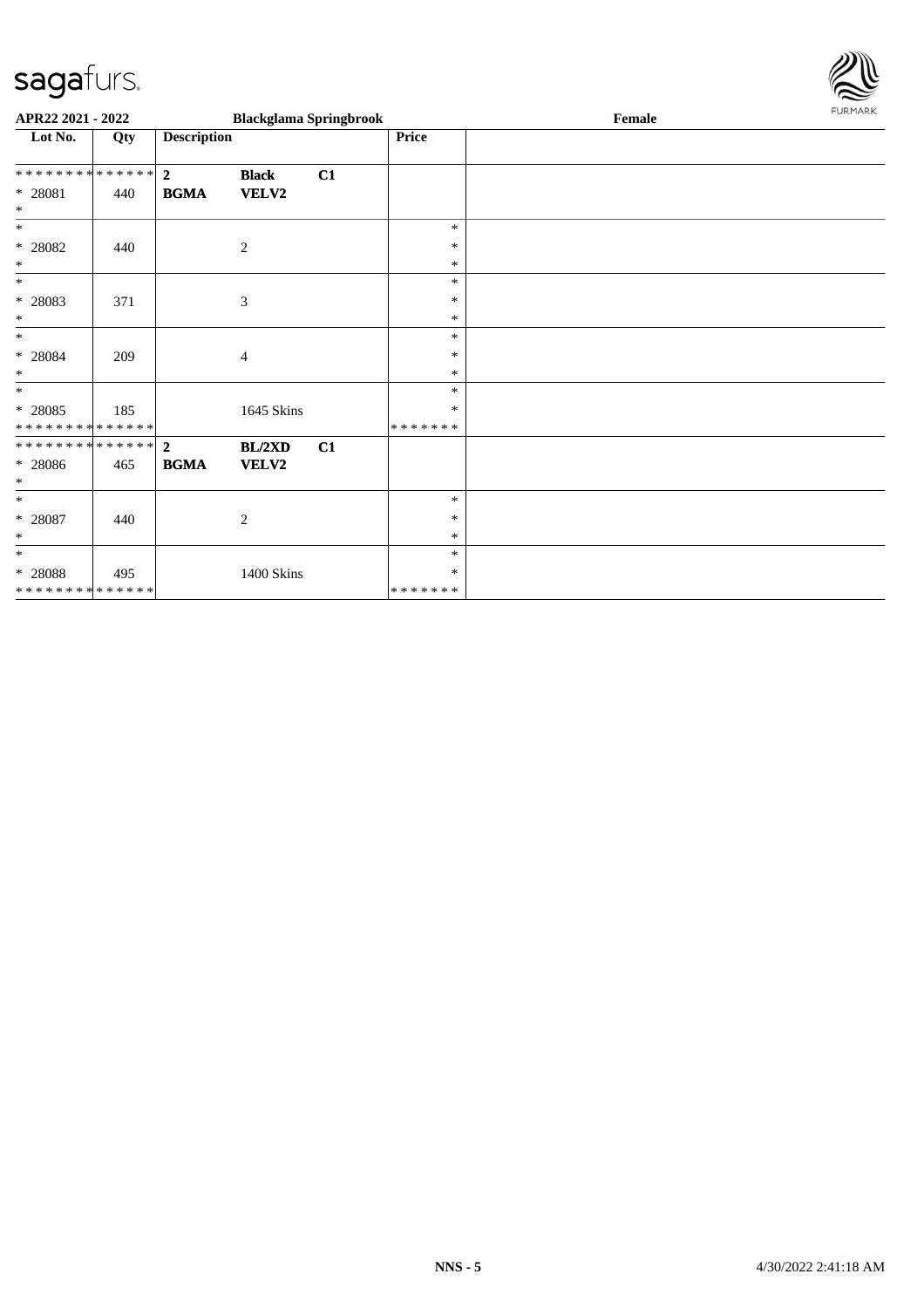

| APR22 2021 - 2022                                                          |       |                                        | <b>Blackglama Zimbal Mink</b>           |                |                              | Female |  |
|----------------------------------------------------------------------------|-------|----------------------------------------|-----------------------------------------|----------------|------------------------------|--------|--|
| Lot No.                                                                    | Qty   | <b>Description</b>                     |                                         |                | Price                        |        |  |
| 28101                                                                      | 109   | 20<br><b>BGMA</b>                      | BL/2XD<br>VELV2                         | C1             |                              |        |  |
| * * * * * * * * <mark>* * * * * * *</mark><br>* 28102<br>$\ast$            | 420   | $\mathbf{0}$<br><b>BGMA</b>            | 2XD<br><b>VELV2</b>                     | C1             |                              |        |  |
| * 28103<br>$*$                                                             | 400   |                                        | $\overline{c}$                          |                | $\ast$<br>$\ast$<br>$\ast$   |        |  |
| * 28104<br>* * * * * * * * * * * * * * *                                   | 400   |                                        | 1220 Skins                              |                | $\ast$<br>*<br>* * * * * * * |        |  |
| * * * * * * * * <mark>* * * * * * *</mark><br>$* 28105$<br>$*$             | 440   | $\overline{2}$<br><b>BGMA</b>          | <b>Black</b><br><b>VELV2</b>            | C1             |                              |        |  |
| $*$<br>* 28106<br>$*$                                                      | 440   |                                        | $\overline{c}$                          |                | $\ast$<br>$\ast$<br>$\ast$   |        |  |
| $\overline{\ast}$<br>* 28107<br>* * * * * * * * <mark>* * * * * * *</mark> | 468   |                                        | 1348 Skins                              |                | $\ast$<br>*<br>* * * * * * * |        |  |
| ___<br>******** <mark>******</mark><br>* 28108<br>$*$                      | 440   | $\overline{\mathbf{2}}$<br><b>BGMA</b> | $2\mathbf{X}\mathbf{D}$<br><b>VELV2</b> | C1             |                              |        |  |
| * 28109<br>$\ast$                                                          | 440   |                                        | 2                                       |                | $\ast$<br>∗<br>$\ast$        |        |  |
| $\ast$<br>* 28110<br>$\ast$                                                | 440   |                                        | 3                                       |                | $\ast$<br>$\ast$<br>$\ast$   |        |  |
| $*$<br>* 28111<br>$*$                                                      | 440   |                                        | $\overline{4}$                          |                | $\ast$<br>$\ast$<br>$\ast$   |        |  |
| $*$<br>$* 28112$<br>$*$ $-$                                                | 440   |                                        | 5                                       |                | $\ast$<br>$\ast$<br>$\ast$   |        |  |
| $*$<br>* 28113<br>* * * * * * * * * * * * * * <mark>*</mark>               | 348   |                                        | 2548 Skins                              |                | $\ast$<br>∗<br>*******       |        |  |
| $* 28114$<br>$\ast$                                                        | 460   | <b>BGMA</b>                            | $\mathbf{X}\mathbf{D}$<br><b>VELV2</b>  | C <sub>2</sub> |                              |        |  |
| $*$<br>* 28115<br>$*$                                                      | - 440 |                                        | 2                                       |                | $\ast$<br>$\ast$<br>$\ast$   |        |  |
| $*$<br>* 28116<br>* * * * * * * * <mark>* * * * * * *</mark>               | 249   |                                        | 1149 Skins                              |                | $\ast$<br>*<br>* * * * * * * |        |  |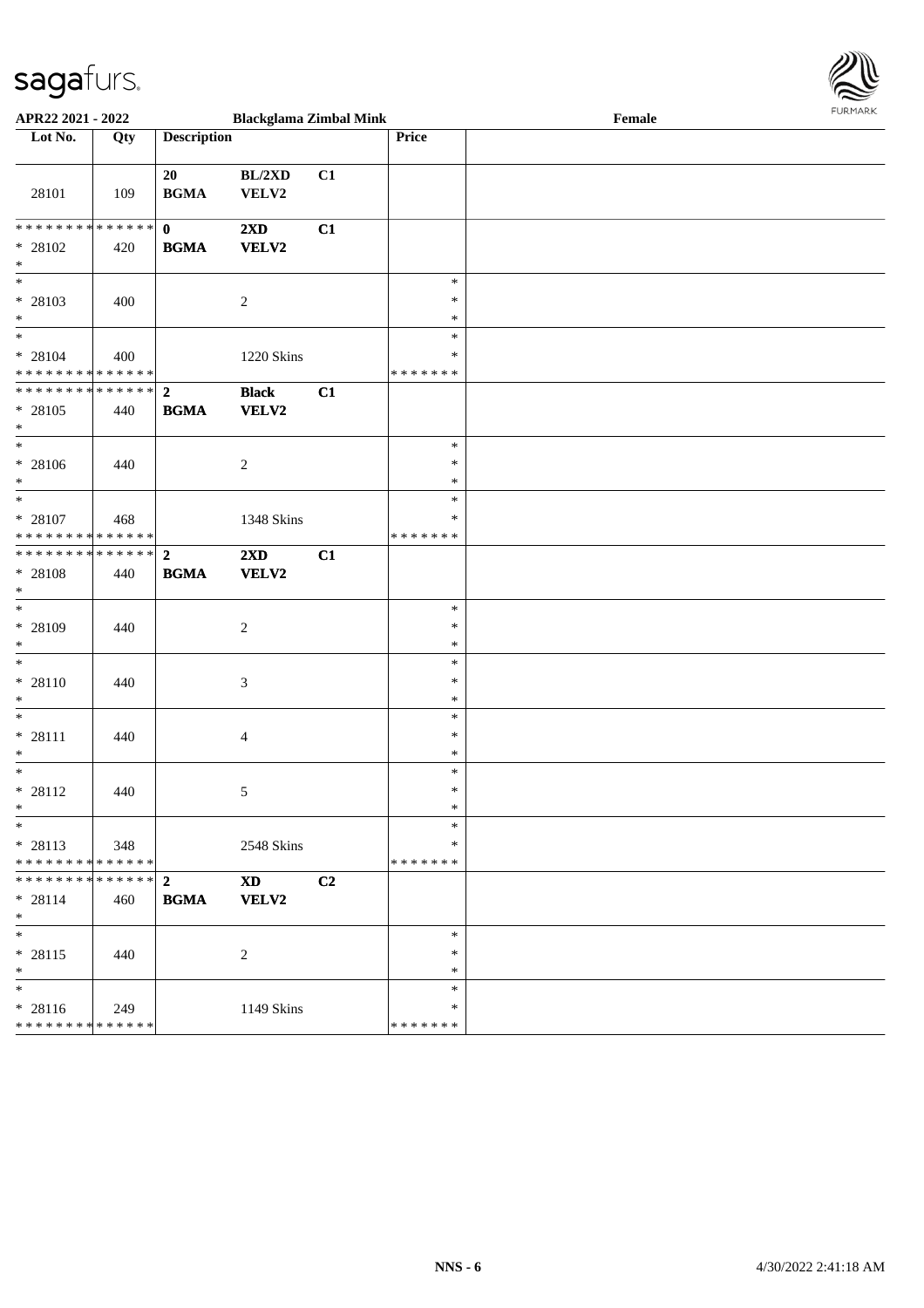\*



| APR22 2021 - 2022                                     |     |                    | <b>Blackglama David Dittrich</b> |    |                         | Female |  |
|-------------------------------------------------------|-----|--------------------|----------------------------------|----|-------------------------|--------|--|
| Lot No.                                               | Qty | <b>Description</b> |                                  |    | Price                   |        |  |
|                                                       |     |                    |                                  |    |                         |        |  |
| ************* <mark>1</mark>                          |     |                    | <b>Black</b>                     | C1 |                         |        |  |
| * 28121                                               | 465 | <b>BGMA</b>        | <b>VELV2</b>                     |    |                         |        |  |
| $\ast$                                                |     |                    |                                  |    |                         |        |  |
| $\overline{\ast}$                                     |     |                    |                                  |    | $\ast$                  |        |  |
| * 28122                                               | 440 |                    | $\overline{c}$                   |    | $\ast$                  |        |  |
| $\ast$                                                |     |                    |                                  |    | $\ast$                  |        |  |
| $\overline{\phantom{0}}$                              |     |                    |                                  |    | $\ast$                  |        |  |
| * 28123                                               | 440 |                    | $\mathfrak{Z}$                   |    | $\ast$                  |        |  |
| $\ast$                                                |     |                    |                                  |    | $\ast$                  |        |  |
| $*$                                                   |     |                    |                                  |    | $\ast$                  |        |  |
| $* 28124$                                             | 440 |                    | $\overline{4}$                   |    | $\ast$                  |        |  |
| $*$                                                   |     |                    |                                  |    | $\ast$                  |        |  |
| $\overline{\ast}$                                     |     |                    |                                  |    | $\ast$                  |        |  |
| $* 28125$                                             | 440 |                    | $\sqrt{5}$                       |    | $\ast$                  |        |  |
| $\ast$                                                |     |                    |                                  |    | $\ast$                  |        |  |
| $\overline{\ }$                                       |     |                    |                                  |    | $\ast$                  |        |  |
| $* 28126$                                             | 440 |                    | $\sqrt{6}$                       |    | $\ast$                  |        |  |
| $*$                                                   |     |                    |                                  |    | $\ast$                  |        |  |
| $\overline{\ast}$                                     |     |                    |                                  |    | $\ast$                  |        |  |
| * 28127                                               | 440 |                    | $\tau$                           |    | $\ast$                  |        |  |
| $\ast$<br>$\overline{\mathbf{r}}$                     |     |                    |                                  |    | $\ast$                  |        |  |
|                                                       |     |                    |                                  |    | $\ast$                  |        |  |
| * 28128                                               | 440 |                    | $8\,$                            |    | $\ast$                  |        |  |
| $\ast$                                                |     |                    |                                  |    | $\ast$                  |        |  |
|                                                       |     |                    |                                  |    | $\ast$                  |        |  |
| * 28129<br>* * * * * * * * <mark>* * * * * * *</mark> | 408 |                    | 3953 Skins                       |    | $\ast$<br>* * * * * * * |        |  |
| ******** <mark>******</mark> 2                        |     |                    |                                  |    |                         |        |  |
| * 28130                                               |     | <b>BGMA</b>        | <b>Black</b><br><b>VELV2</b>     | C1 |                         |        |  |
| $*$                                                   | 465 |                    |                                  |    |                         |        |  |
| $*$                                                   |     |                    |                                  |    | $\ast$                  |        |  |
| * 28131                                               | 440 |                    | $\sqrt{2}$                       |    | $\ast$                  |        |  |
| $\ast$                                                |     |                    |                                  |    | $\ast$                  |        |  |
| $*$                                                   |     |                    |                                  |    | $\ast$                  |        |  |
| * 28132                                               | 440 |                    | 3                                |    | $\ast$                  |        |  |
| $\ast$                                                |     |                    |                                  |    | $\ast$                  |        |  |
| $\ast$                                                |     |                    |                                  |    | $\ast$                  |        |  |
| * 28133                                               | 440 |                    | $\overline{4}$                   |    | $\ast$                  |        |  |
| $*$                                                   |     |                    |                                  |    | $\ast$                  |        |  |
| $*$ $-$                                               |     |                    |                                  |    | $\ast$                  |        |  |
| * 28134                                               | 440 |                    | 5                                |    | $\ast$                  |        |  |
| $\ast$                                                |     |                    |                                  |    | $\ast$                  |        |  |
| $*$                                                   |     |                    |                                  |    | $\ast$                  |        |  |
| * 28135                                               | 440 |                    | $\sqrt{6}$                       |    | $\ast$                  |        |  |
| $*$                                                   |     |                    |                                  |    | $\ast$                  |        |  |
| $*$                                                   |     |                    |                                  |    | $\ast$                  |        |  |
| * 28136                                               | 440 |                    | $\tau$                           |    | $\ast$                  |        |  |
| $*$                                                   |     |                    |                                  |    | $\ast$                  |        |  |
| $\ddot{x}$                                            |     |                    |                                  |    | $\ast$                  |        |  |
| $* 28137$                                             | 440 |                    | $8\,$                            |    | $\ast$                  |        |  |
| $*$                                                   |     |                    |                                  |    | $\ast$                  |        |  |
| $*$                                                   |     |                    |                                  |    | $\ast$                  |        |  |
| $* 28138$                                             | 446 |                    | 3991 Skins                       |    | $\ast$                  |        |  |
| * * * * * * * * <mark>* * * * * *</mark>              |     |                    |                                  |    | *******                 |        |  |
|                                                       |     |                    | BL/2XD                           | C1 |                         |        |  |
| * 28139                                               | 465 | <b>BGMA</b>        | <b>VELV2</b>                     |    |                         |        |  |
| $*$                                                   |     |                    |                                  |    |                         |        |  |
| $\ast$                                                |     |                    |                                  |    | $\ast$                  |        |  |
| $* 28140$                                             | 440 |                    | $\overline{2}$                   |    | $\ast$                  |        |  |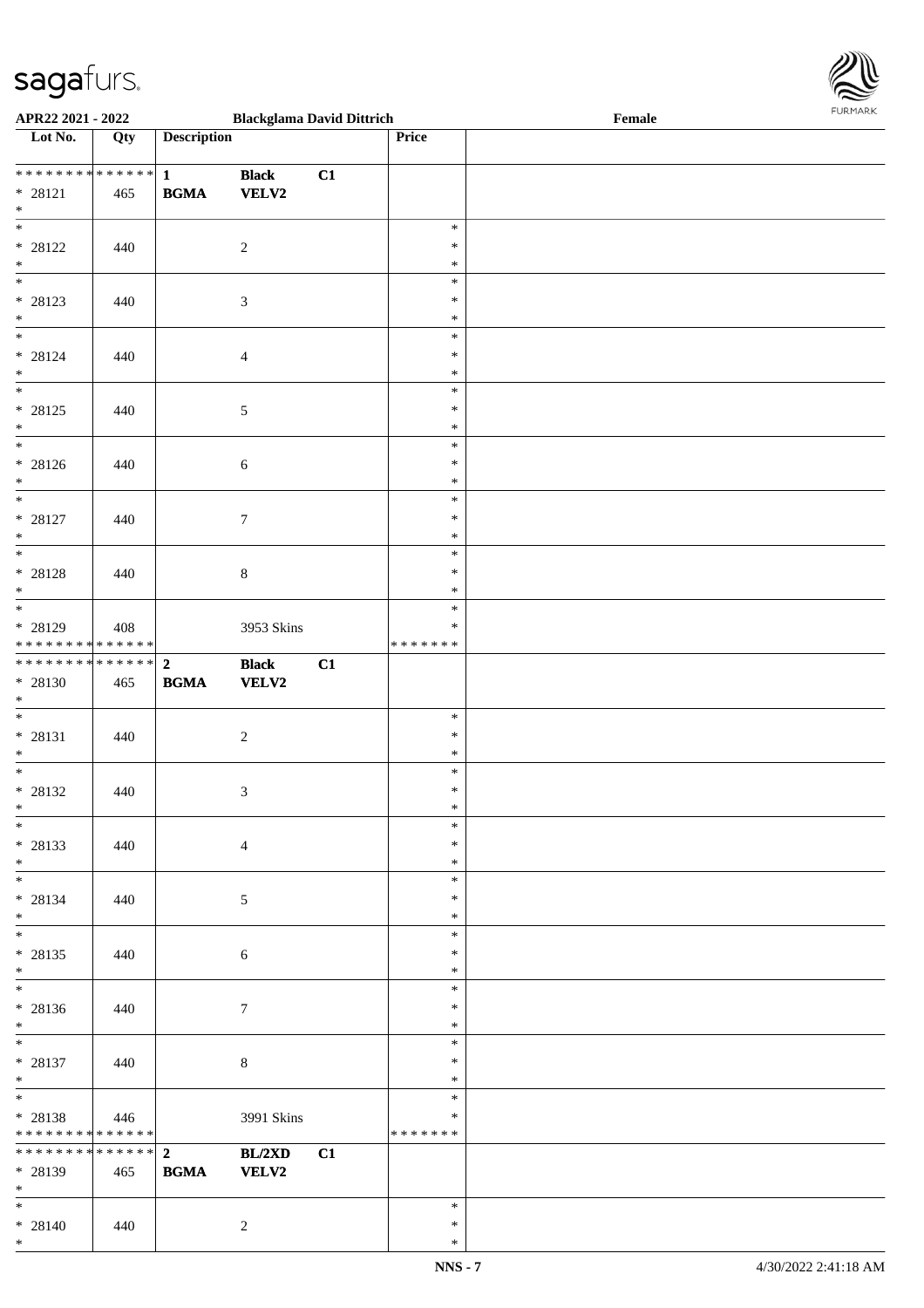

| APR22 2021 - 2022             |     |                         | <b>Blackglama David Dittrich</b> |       |               | Female |
|-------------------------------|-----|-------------------------|----------------------------------|-------|---------------|--------|
| Lot No.                       | Qty | <b>Description</b>      |                                  |       | Price         |        |
|                               |     |                         |                                  |       |               |        |
| $\ast$                        |     | $\mathbf{2}$            | BL/2XD                           | C1    | $\ast$        |        |
| $* 28141$                     | 139 | <b>BGMA</b>             | VELV2                            |       | ∗             |        |
| * * * * * * * * * * * * * *   |     |                         |                                  |       | *******       |        |
|                               |     |                         |                                  |       |               |        |
| * * * * * * * * * * * * * * * |     | $\overline{\mathbf{2}}$ | 2XD                              | C1    |               |        |
| * 28142                       | 465 | <b>BGMA</b>             | VELV2                            |       |               |        |
| $*$                           |     |                         |                                  |       |               |        |
| $\overline{\phantom{0}}$      |     |                         |                                  |       | $\ast$        |        |
| * 28143                       | 440 |                         | 2                                |       | $\ast$        |        |
|                               |     |                         |                                  |       |               |        |
| $*$                           |     |                         |                                  |       | $\ast$        |        |
| $*$                           |     |                         |                                  |       | $\ast$        |        |
| $* 28144$                     | 45  |                         | 950 Skins                        |       | $\ast$        |        |
| * * * * * * * * * * * * * * * |     |                         |                                  |       | *******       |        |
| ******** <mark>******</mark>  |     | $\overline{2}$          | 2XD                              | C1    |               |        |
|                               |     |                         |                                  |       |               |        |
| * 28145                       | 465 | <b>BGMA</b>             | <b>VELV2</b>                     |       |               |        |
| $*$                           |     |                         |                                  |       |               |        |
| $*$                           |     |                         |                                  |       | $\ast$        |        |
| * 28146                       | 440 |                         | $\overline{c}$                   |       | $\ast$        |        |
| $*$                           |     |                         |                                  |       | $\ast$        |        |
| $\ast$                        |     |                         |                                  |       | $\ast$        |        |
|                               |     |                         |                                  |       |               |        |
| * 28147                       | 440 |                         | 3                                |       | $\ast$        |        |
| $*$                           |     |                         |                                  |       | $\ast$        |        |
| $*$                           |     |                         |                                  |       | $\ast$        |        |
| * 28148                       | 440 |                         | $\overline{4}$                   |       | $\ast$        |        |
| $\ast$                        |     |                         |                                  |       | $\ast$        |        |
| $*$                           |     |                         |                                  |       |               |        |
|                               |     |                         |                                  |       | $\ast$        |        |
| * 28149                       | 440 |                         | 5                                |       | $\ast$        |        |
| $*$                           |     |                         |                                  |       | $\ast$        |        |
| $\ast$                        |     |                         |                                  |       | $\ast$        |        |
| $* 28150$                     | 440 |                         | 6                                |       | $\ast$        |        |
| $*$                           |     |                         |                                  |       | $\ast$        |        |
|                               |     |                         |                                  |       |               |        |
| $*$                           |     |                         |                                  |       | $\ast$        |        |
| $* 28151$                     | 394 |                         | 3059 Skins                       |       | $\ast$        |        |
| * * * * * * * * * * * * * *   |     |                         |                                  |       | *******       |        |
| * * * * * * * * * * * * * * * |     | $\overline{2}$          | $2{\bf X}{\bf D}/{\bf X}{\bf D}$ | C1/C2 |               |        |
| * 28152                       | 465 | <b>BGMA</b>             | <b>VELV2</b>                     |       |               |        |
| $*$                           |     |                         |                                  |       |               |        |
|                               |     |                         |                                  |       |               |        |
| $*$                           |     |                         |                                  |       | $\ast$        |        |
| * 28153                       | 440 |                         | 2                                |       | $\ast$        |        |
| $*$                           |     |                         |                                  |       | $\ast$        |        |
| $*$                           |     |                         |                                  |       | $\ast$        |        |
| * 28154                       | 482 |                         | 1387 Skins                       |       | ∗             |        |
| * * * * * * * * * * * * * * * |     |                         |                                  |       | * * * * * * * |        |
|                               |     |                         |                                  |       |               |        |
| * * * * * * * * * * * * * * * |     | $\overline{2}$          | XD/DK                            | C2    |               |        |
| * 28155                       | 465 | <b>BGMA</b>             | VELV2                            |       |               |        |
| $*$                           |     |                         |                                  |       |               |        |
| $*$                           |     |                         |                                  |       | $\ast$        |        |
| * 28156                       | 440 |                         | $\overline{2}$                   |       | $\ast$        |        |
|                               |     |                         |                                  |       |               |        |
| $*$                           |     |                         |                                  |       | $\ast$        |        |
| $*$                           |     |                         |                                  |       | $\ast$        |        |
| * 28157                       | 440 |                         | 3                                |       | $\ast$        |        |
| $*$                           |     |                         |                                  |       | $\ast$        |        |
| $*$                           |     |                         |                                  |       | $\ast$        |        |
|                               |     |                         |                                  |       | $\ast$        |        |
| * 28158                       | 440 |                         | $\overline{4}$                   |       |               |        |
| $*$                           |     |                         |                                  |       | $\ast$        |        |
| $\ast$                        |     |                         |                                  |       | $\ast$        |        |
| * 28159                       | 281 |                         | 2066 Skins                       |       | ∗             |        |
| * * * * * * * * * * * * * *   |     |                         |                                  |       | * * * * * * * |        |
|                               |     |                         |                                  |       |               |        |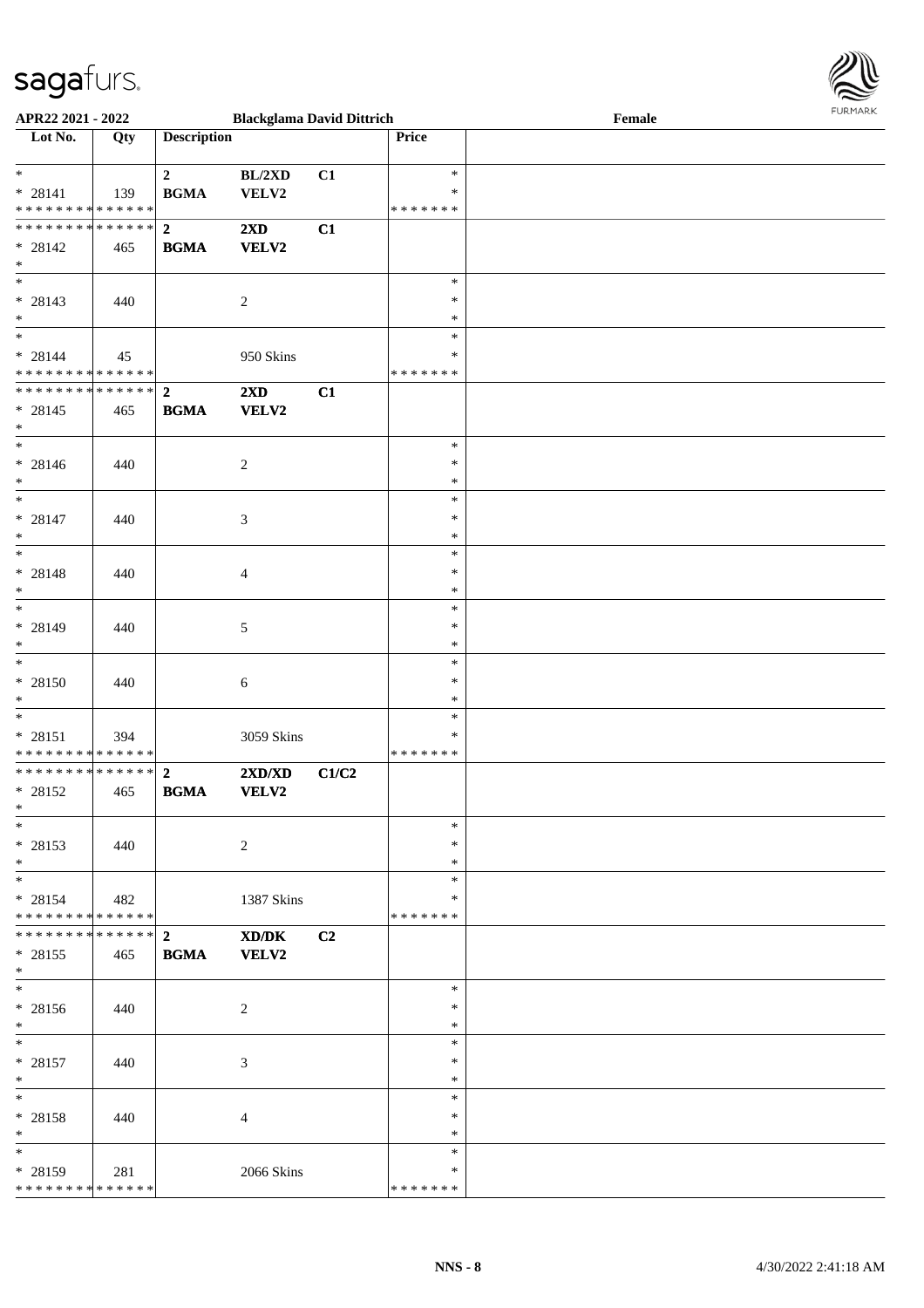\*

| **************<br>$* 28161$<br>$*$           | 465 | $\overline{2}$ Black | <b>BGMA</b> VELV2 | C1 |                            |  |
|----------------------------------------------|-----|----------------------|-------------------|----|----------------------------|--|
| $* 28162$<br>$*$                             | 440 |                      | $\overline{2}$    |    | $\ast$<br>$\ast$<br>$\ast$ |  |
| $* 28163$<br>$*$                             | 440 |                      | $\mathfrak{Z}$    |    | $\ast$<br>$\ast$<br>$\ast$ |  |
| $* 28164$<br>$*$                             | 440 |                      | $\overline{4}$    |    | $\ast$<br>$\ast$<br>$\ast$ |  |
| $* 28165$<br>$*$                             | 440 |                      | $\mathfrak{S}$    |    | $\ast$<br>$\ast$<br>$\ast$ |  |
| $*$ $*$<br>$* 28166$<br>$*$                  | 440 |                      | $\sqrt{6}$        |    | $\ast$<br>$\ast$<br>$\ast$ |  |
| $*$<br>$* 28167$<br>$*$                      | 440 |                      | $7\phantom{.0}$   |    | $\ast$<br>$\ast$<br>$\ast$ |  |
| $* 28168$<br>$*$<br>$\overline{\ast}$        | 440 |                      | $\,8\,$           |    | $\ast$<br>$\ast$<br>$\ast$ |  |
| $* 28169$<br>$*$                             | 440 |                      | 9                 |    | $\ast$<br>$\ast$<br>$\ast$ |  |
| * 28170<br>$*$                               | 440 |                      | 10                |    | $\ast$<br>$\ast$<br>$\ast$ |  |
| $* 28171$<br>$*$                             | 440 |                      | $11\,$            |    | $\ast$<br>$\ast$<br>$\ast$ |  |
| $\overline{\ast}$<br>$* 28172$<br>$*$        | 440 |                      | 12                |    | $\ast$<br>$\ast$<br>$\ast$ |  |
| $*$<br>* 28173<br>$*$ $*$                    | 440 |                      | 13                |    | $\ast$<br>$\ast$<br>$\ast$ |  |
| $* 28174$<br>$*$<br>$\overline{\phantom{0}}$ | 440 |                      | 14                |    | $\ast$<br>$\ast$<br>$\ast$ |  |
| $* 28175$<br>$*$                             | 440 |                      | 15                |    | $\ast$<br>$\ast$<br>$\ast$ |  |
| $* 28176$<br>$*$<br>$\overline{\phantom{0}}$ | 440 |                      | $16\,$            |    | $\ast$<br>$\ast$<br>$\ast$ |  |
| $* 28177$<br>$*$                             | 440 |                      | $17\,$            |    | $\ast$<br>$\ast$<br>$\ast$ |  |
| $* 28178$<br>$*$<br>$\overline{\phantom{0}}$ | 440 |                      | $18\,$            |    | $\ast$<br>$\ast$<br>$\ast$ |  |
| $* 28179$<br>$*$<br>$\frac{1}{1}$            | 440 |                      | 19                |    | $\ast$<br>$\ast$<br>$\ast$ |  |
| $* 28180$                                    | 440 |                      | 20                |    | $\ast$<br>$\ast$           |  |

**APR22 2021 - 2022 Blackglama Patrick Female**

**Lot No. Qty Description Price**

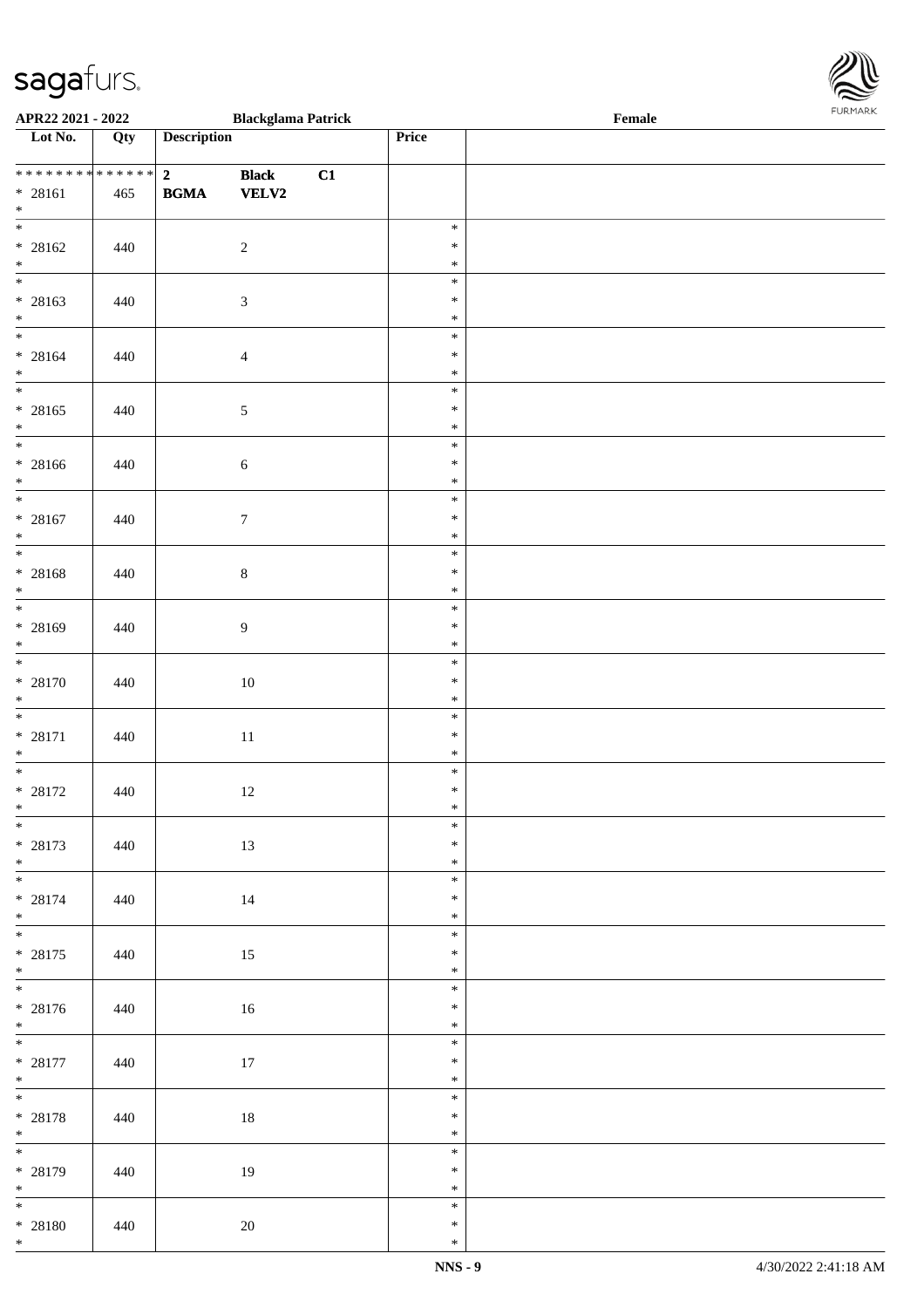\*

| APR22 2021 - 2022                                                                 |     |                                            | <b>Blackglama Patrick</b> |    |                             | Female |  |
|-----------------------------------------------------------------------------------|-----|--------------------------------------------|---------------------------|----|-----------------------------|--------|--|
| Lot No.                                                                           | Qty | <b>Description</b>                         |                           |    | Price                       |        |  |
| $*$                                                                               |     | $\mathbf{2}$                               | <b>Black</b>              | C1 | $\ast$                      |        |  |
| * 28181<br>$*$                                                                    | 440 | $\mathbf{B}\mathbf{G}\mathbf{M}\mathbf{A}$ | ${\bf VELV2}$             |    | $\ast$<br>$\ast$<br>$\ast$  |        |  |
| * 28182<br>$*$                                                                    | 440 |                                            | $22\,$                    |    | $\ast$<br>$\ast$            |        |  |
| * 28183<br>$*$                                                                    | 440 |                                            | 23                        |    | $\ast$<br>$\ast$<br>$\ast$  |        |  |
| * 28184<br>$*$                                                                    | 440 |                                            | 24                        |    | $\ast$<br>$\ast$<br>$\ast$  |        |  |
| * 28185<br>$*$                                                                    | 440 |                                            | 25                        |    | $\ast$<br>$\ast$<br>$\ast$  |        |  |
| $\overline{\phantom{0}}$<br>* 28186<br>* * * * * * * * <mark>* * * * * * *</mark> | 440 |                                            | 11465 Skins               |    | $\ast$<br>$\ast$<br>******* |        |  |
| ************** 2<br>* 28187<br>$\ast$                                             | 465 | $\mathbf{B}\mathbf{G}\mathbf{M}\mathbf{A}$ | 2XD<br>${\bf VELV2}$      | C1 |                             |        |  |
| $\overline{\phantom{0}}$<br>* 28188<br>$\ast$                                     | 440 |                                            | $\sqrt{2}$                |    | $\ast$<br>$\ast$<br>$\ast$  |        |  |
| * 28189<br>$\ast$                                                                 | 440 |                                            | $\mathfrak{Z}$            |    | $\ast$<br>$\ast$<br>$\ast$  |        |  |
| $\overline{\ast}$<br>* 28190<br>$*$                                               | 440 |                                            | $\overline{4}$            |    | $\ast$<br>$\ast$<br>$\ast$  |        |  |
| $\ddot{x}$<br>* 28191<br>$*$                                                      | 440 |                                            | $\sqrt{5}$                |    | $\ast$<br>$\ast$<br>$\ast$  |        |  |
| * 28192<br>$*$                                                                    | 440 |                                            | $\sqrt{6}$                |    | $\ast$<br>$\ast$<br>$\ast$  |        |  |
| $\overline{\ast}$<br>* 28193<br>$*$                                               | 440 |                                            | $7\phantom{.0}$           |    | $\ast$<br>$\ast$<br>$\ast$  |        |  |
| $\overline{\ast}$<br>* 28194<br>$*$                                               | 440 |                                            | $\,8\,$                   |    | $\ast$<br>$\ast$<br>$\ast$  |        |  |
| $\ddot{x}$<br>* 28195<br>$*$                                                      | 440 |                                            | 9                         |    | $\ast$<br>$\ast$<br>$\ast$  |        |  |
| $\overline{\mathbf{r}}$<br>* 28196<br>$*$                                         | 440 |                                            | 10                        |    | $\ast$<br>$\ast$<br>$\ast$  |        |  |
| $*$<br>* 28197<br>$*$                                                             | 440 |                                            | 11                        |    | $\ast$<br>$\ast$<br>$\ast$  |        |  |
| $*$<br>* 28198                                                                    | 440 |                                            | 12                        |    | $\ast$<br>$\ast$<br>$\ast$  |        |  |
| $*$<br>* 28199<br>$*$                                                             | 440 |                                            | 13                        |    | $\ast$<br>$\ast$<br>$\ast$  |        |  |
| $\overline{\mathbf{r}}$<br>$* 28200$<br>$\ast$                                    | 440 |                                            | 14                        |    | $\ast$<br>$\ast$<br>$\ast$  |        |  |